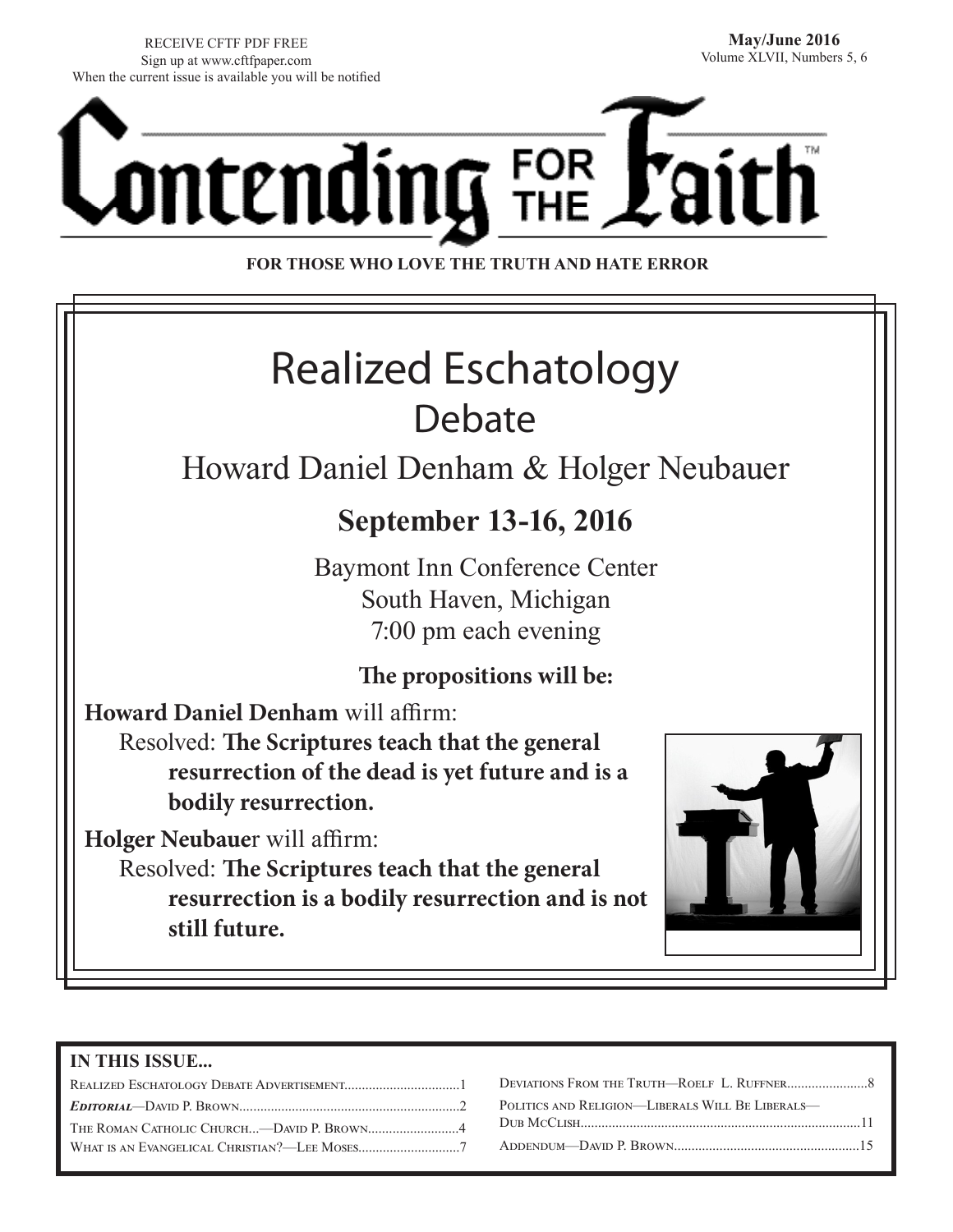

#### **David P. Brown, Editor and Publisher dpbcftf@gmail.com**

*COMMUNICATIONS received by CONTENDING FOR THE FAITH and/or its Editor are viewed as intended FOR PUBLICATION unless otherwise stated. Whereas we respect confidential information, so described, everything else sent to us we are free to publish without further permission being necessary. Anything sent to us NOT for publication, please indicate this clearly when you write. Please address such letters directly to the Editor David P. Brown, P.O. Box 2357, Spring, Texas 77383 or dpbcftf@gmail.com. Telephone: (281) 350-5516.*

#### *FREE—FREE—FREE—FREE—FREE—FREE*

*To receive CFTF free, go to www.cftfpaper.com and sign up. Once done, you will be notified when the current issue is available. It will be in the form of a PDF document that can be printed, and forwarded to friends.*

#### **SUBSCRIPTION RATES FOR THE PAPER EDITION**

*Single Print Subs: One Year, \$25.00; Two Years, \$45.00. NO REFUNDS FOR CANCELLATIONS OF PRINT SUBSCRIPTIONS.*

#### **ADVERTISING POLICY & RATES**

*CONTENDING FOR THE FAITH exists to defend the gospel (Philippians 1:7,17) and refute error (Jude 3). Therefore, we advertise only what is authorized by the Bible (Colossians 3:17). We will not knowingly advertise anything to the contrary and reserve the right to refuse any advertisement.*

*All setups and layouts of advertisements will be done by CONTENDING FOR THE FAITH. A one-time setup and layout fee for each advertisement will be charged if such setup or layout*  is needful. Setup and layout fees are in addition to the cost of *the space purchased for advertisement. No major changes will be made without customer approval.*

*All advertisements must be in our hands no later than one month preceding the publishing of the issue of the journal in which you desire your advertisement to appear. To avoid being charged for the following month, ads must be canceled by the first of the month. We appreciate your understanding of and cooperation with our advertising policy.*

*MAIL ALL SUBSCRIPTIONS, ADVERTISEMENTS AND LET-TERS TO THE EDITOR, P. O. Box 2357, Spring, Texas 77383- 2357. COST OF SPACE FOR ADS: Back page, \$300.00; full page, \$300.00; half page, \$175.00; quarter page, \$90.00; less than quarter page, \$18.00 per column-inch. CLASSIFIED ADS: \$2.00 per line per month. CHURCH DIRECTORY ADS: \$30.00 per line per year. SETUP AND LAYOUT FEES: Full page, \$50.00; half page, \$35.00; anything under a half page, \$20.00.*

*CONTENDING FOR THE FAITH is published bimonthly. P. O. Box 2357, Spring, Texas 77383-2357 Telephone: (281) 350-5516.*

> **Ira Y. Rice, Jr., Founder August 3, 1917-October 10, 2001**

#### *Editorial...*

### **GOD'S RAINBOW**

The devil has always taken what pertains to God and twisted it into something evil and filthy. Thus, Satan's servants have chosen the rainbow to be a symbol of perverted sexual sins that are against nature. Of such perverts the apostle Paul wrote:

**For the wrath of God is revealed from heaven against all ungodliness and unrighteousness of men, who suppress the truth in unrighteousness, because what may be known of God is manifest in them, for God has shown it to them. For since the creation of the world His invisible attributes are clearly seen, being understood by the things that are made, even His eternal power and Godhead, so that they are without excuse, because, although they knew God, they did not glorify Him as God, nor were thankful, but became futile in their thoughts, and their foolish hearts were darkened. Professing to be wise, they became fools, and changed the glory of the incorruptible God into an image made like corruptible man—and birds and fourfooted animals and creeping things. Therefore God also gave them up to uncleanness, in the lusts of their hearts, to dishonor their bodies among themselves, who exchanged the truth of God for the lie, and worshiped and served the creature rather than the Creator, who is blessed forever. Amen. For this reason God gave them up to vile passions. For even their women exchanged the natural use for what is against nature. Likewise also the men, leaving the natural use of the woman, burned in their lust for one another, men with men committing what is shameful, and receiving in themselves the penalty of their error which was due. And even as they did not like to retain God in their knowledge, God gave them over to a debased mind, to do those things which are not fitting; being filled with all unrighteousness, sexual immorality, wickedness, covetousness, maliciousness; full of envy, murder, strife, deceit, evil-mindedness; they are whisperers, backbiters, haters of God, violent, proud, boasters, inventors of evil things, disobedient to parents, undiscerning, untrustworthy, unloving, unforgiving, unmerciful; who, knowing the righteous judgment of God, that those who practice such things are deserving of death, not only do the same but also approve of those who practice them** (Rom. 1:18-32—*New King James Version***).**

Nevertheless, the rainbow continues to stand for God's promise to man that He will never again destroy the world with water. To Noah God said:

**I do set my bow in the cloud, and it shall be for a token of a covenant between me and the earth. And it shall come to pass, when I bring a cloud over the earth, that the bow shall be seen in the cloud: And I will remember my covenant, which is between me and you and every living creature of all flesh; and the waters shall no more become a flood to destroy all flesh** (Gen. 9:13-15).

But, God did not say He would never destroy the world. The apostle Peter wrote to Christians, saying,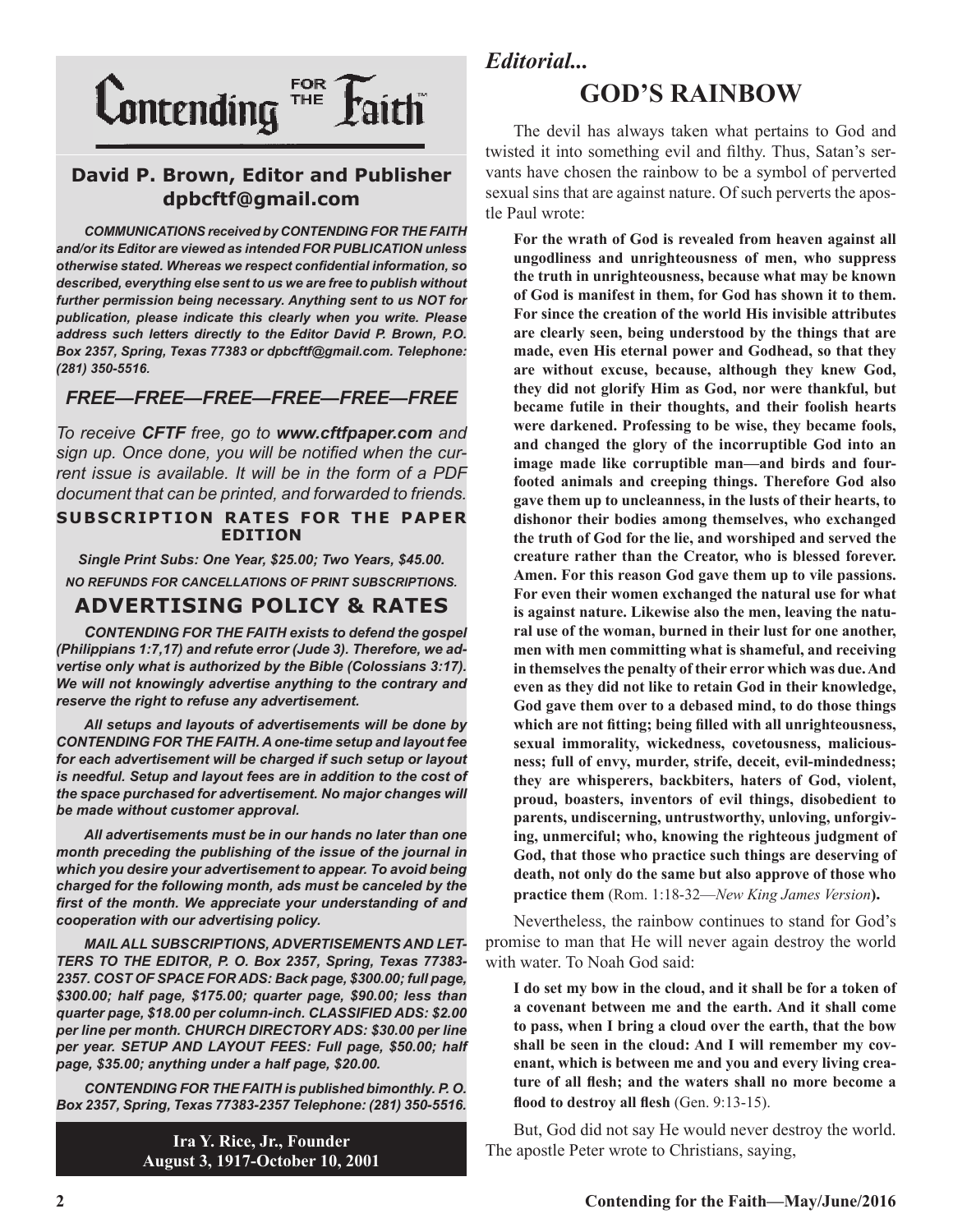**Whereby the world that then was, being overflowed with water, perished: But the heavens and the earth, which are now, by the same word are kept in store, reserved unto fire against the day of judgment and perdition of ungodly men. But, beloved, be not ignorant of this one thing, that one day is with the Lord as a thousand years, and a thousand years as one day. The Lord is not slack concerning his promise, as some men count slackness; but is longsuffering to us-ward, not willing that any should perish, but that all should come to repentance. But the day of the Lord will come as a thief in the night; in the which the heavens shall pass away with a great noise, and the elements shall melt with fervent heat, the earth also and the works that are therein shall be burned up. Seeing then that all these things shall be dissolved, what manner of persons ought ye to be in all holy conversation and godliness, Looking for and hasting unto the coming of the day of God, wherein the heavens being on fire shall be dissolved, and the elements shall melt with fervent heat?** (2 Pet. 3:6-12)**.**

Also, the apostle Paul wrote the following comforting words to Christians in Thessalonica:

**Seeing it is a righteous thing with God to recompense tribulation to them that trouble you; And to you who are troubled rest with us, when the Lord Jesus shall be revealed from heaven with his mighty angels, In flaming fire taking vengeance on them that know not God, and that obey not the gospel of our Lord Jesus Christ: Who shall be punished with everlasting destruction from the presence of the Lord, and from the glory of his power; When he shall come to be glorified in his saints, and to be admired in all them that believe (because our testimony among you was believed) in that day** (2 The. 1:6-10)**.**

All those who choose to live immoral lives and who re-

fuse to obey the Lord in all things pertaining to their salvation from sin, will be punished eternally in a devil's hell. The apostle Paul warned,

**Now the works of the flesh are evident, which are: adultery, fornication, uncleanness, lewdness, idolatry, sorcery, hatred, contentions, jealousies, outbursts of wrath, selfish ambitions, dissensions, heresies, envy, murders, drunkenness, revelries, and the like; of which I tell you beforehand, just as I also told you in time past, that those who practice such things will not inherit the kingdom of God** (Gal. 5:19- 21—*New King James Version***).**

#### Paul also wrote:

**Do you not know that the unrighteous will not inherit the kingdom of God? Do not be deceived. Neither fornicators, nor idolaters, nor adulterers, nor homosexuals, nor sodomites, nor thieves, nor covetous, nor drunkards, nor revilers, nor extortioners will inherit the kingdom of God (**1 Cor. 6:9-11—*New King James Version***).**

Also, the apostle John recorded,

**But the fearful, and unbelieving, and the abominable, and murderers, and whoremongers, and sorcerers, and idolaters, and all liars, shall have their part in the lake which burneth with fire and brimstone: which is the second death** (Rev. 21:8).

Most people live by the appetites of the flesh. They never think about what happens when this life is over, and they are no longer in this world, or are moved by the appetites of their fleshly bodies; for all such will have ceased to be with man's departure from this present world and, finally, when God destroys it and all things material.

#### **—David P. Brown Editor**

# **ON RECEIVING** *CFTF* **FREE**

*To receive the free version* of *CFTF, go to our website cftfpaper.com, click on the tab,* "REGISTER" *and sign up. Please feel free to sign up other brethren to receive CFTF electronically.* **If one does not desire to receive**  *CFTF***, select the "CONTACT" tab to send us an email to remove you from our database***.*

*For those who choose to continue receiving CFTF in its paper format the subscription prices will be* **\$25.00 for a one year sub.** *and* **\$45.00 for a two year sub***. .*

Some of you (we hope most of you) will choose to receive *CFTF* free in its PDF format via email. We trust that those of you who use the Internet will visit **www.cftfpaper.com** to enter the email addresses of brethren you desire to receive the free electronic edition. Someone may have subscribed for you. *If that is the case, but you do not desire to continue receiving CFTF, select the "CONTACT US" option to send us an email asking to be removed from the database.*

*CFTF* is unencumbered by any entangling alliances. Thus, we owe allegiance to no one but our Lord. Please help us reach as many brethren as possible with the news and articles, dealing to a great extent with what certain brethren refuse to print.

We continue to covet your prayers. If you have any comments or questions please feel free to contact us.

**—David P. Brown, Editor**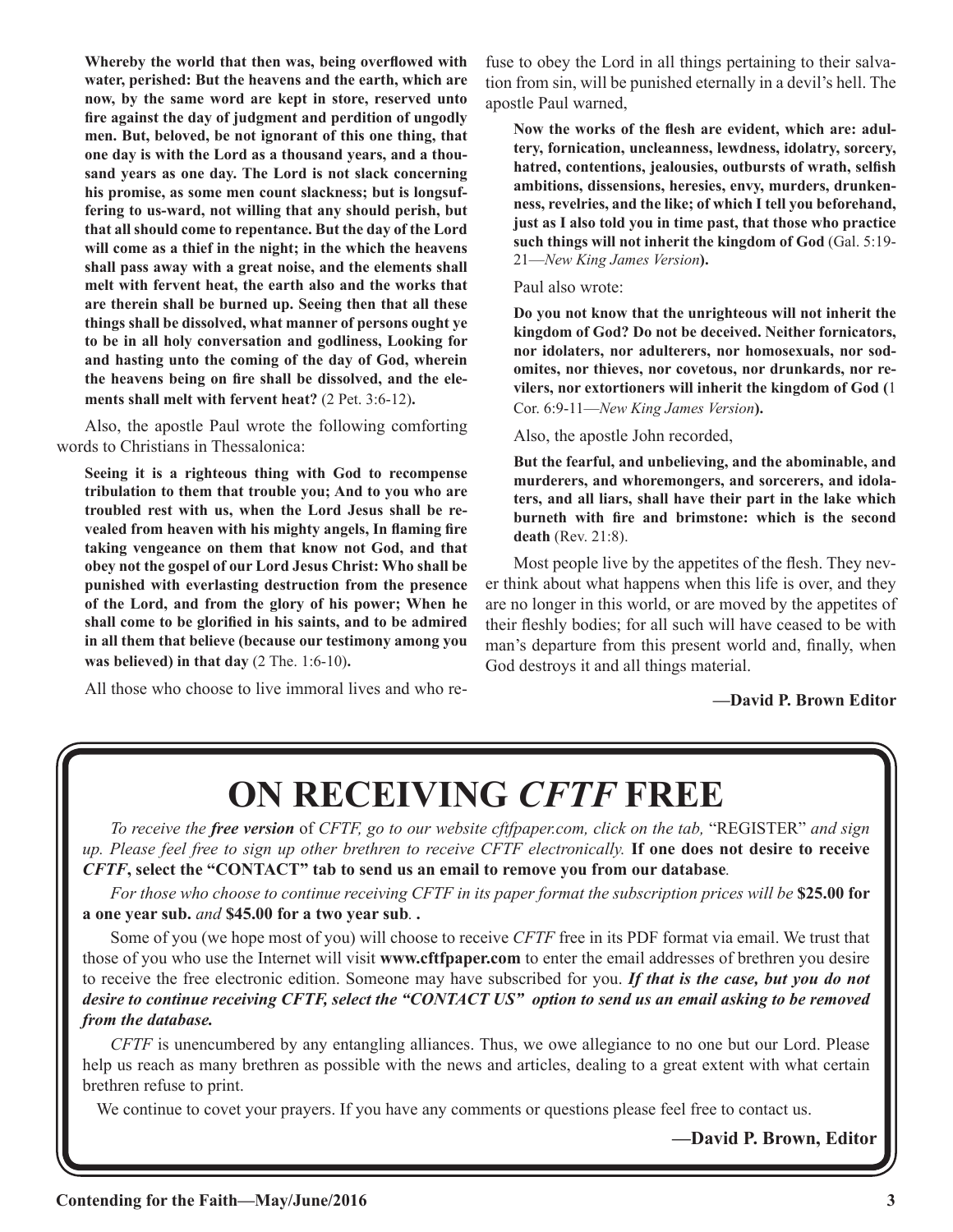## **The Roman Catholic Church: From Heaven Or From Men?**

#### **David P. Brown**

Before writing anything else, I want to emphasize the following point. One of the first things that must be understood about the Catholic Church is this: It is not the apostate church of Christ. Catholicism developed and formed out of the apostate church. It was never the Lord's church in any way, form, or fashion whatsoever. It is human in origin. Therefore, in reality, it is the oldest and longest existing sectarian organization on record.

 I say this in the beginning of this article because I have often noted that Protestant denominationalists (and some brethren) refer to the Roman Catholic Church as, "the apostate Roman Catholic Church." The Catholic Church did not come from or fall from anything scriptural. It came from the fermented minds of men who were long separated from the church revealed on the pages of the New Testament. Having made, and emphasized, that important point, I will now begin our study of Roman Catholicism.

In this brief study, I will not attempt to investigate the many facets of the Roman Church. Such would be an impossible task in the limited space. Furthermore, such an exhaustive study is not necessary in order for one to see the falsity of Catholicism. I will, therefore, deal with the fundamental and foundational erroneous tenets of Catholicism. Thereby, I shall have proven that Catholicism is from man and not from God.

#### **SEVEN FOUNDATIONAL CATHOLIC ASSUMPTIONS WITHOUT BIBLICAL SUPPORT**

The following seven stones in the foundation of the Catholic Church are mere assumptions without biblical support:

1. The church was built upon the apostle Peter.

2. Jesus gave the apostle Peter the authority of binding and loosing whatever laws he thought advantageous for the times as long as such laws remained within the structure of the basic teachings of the church of Christ.

3. Jesus made Peter the head of the church and the vicar, or chief ambassador, of Christ and ruler of the universe.

4. Peter was made the Prince of the Apostles.

5. The authority of Peter and his successors was universal in spiritual and temporal matters.

6. The authority of Peter and his successors was/is supreme and independent of all earthly authority.

7. Peter's office has been passed down to his successors throughout all ages.

It should be emphasized that if I prove the first four assumptions in the previous list to be erroneous, the points in the remainder of the list are also false. Moreover, the whole superstructure of Catholicism will collapse with the failure of its foundation. Let us, therefore, begin this study of Catholicism by examining the first four foundation points previously enumerated.

#### **WAS THE CHURCH BUILT UPON PETER?**

In their attempt to prove that the church was built upon the apostle Peter, Catholics go to Matthew 16:18, where the apostle records that Jesus stated, **"And I say also unto thee, That thou art Peter, and upon this rock I will build my church; and the gates of hell shall not prevail against it."** Let us examine this passage. In the Greek language, "Peter" is in the masculine gender (*petros*). *Petros* means a small stone or pebble. Jesus used the feminine gender in the Greek language for "rock" (*petra*) when He said, **"upon this rock I will build my church."** *Petra* means a ledge or cliff of rock. In the light of the meaning of these two Greek words, translated "rock" in Matthew 16:18, are we to conclude that Jesus built His church on a pebble, or a cliff of rock? Indeed, Jesus built His church on the foundation rock of truth that Peter confessed, namely, that Jesus is, *"the Christ, the Son of the living God,"* the *New English Bible* notwithstanding (Mat. 16:16).

Catholics try to attack the previous "gender argument" by pointing out that Jesus spoke Aramaic and not Greek; that the book of Matthew originally appeared in Aramaic and, unlike Greek, the genders are the same in Aramaic. I point out that it is Catholic tradition—nothing more, nothing less, and nothing else—that says the book of Matthew originally appeared in Aramaic. It is merely a Catholic assertion that such is the case. Where is the proof? Furthermore, if Jesus originally spoke the words of Matthew 16:16 in Aramaic, it was the Holy Spirit Who infallibly guided Matthew to write Matthew 16:18 in Greek. Does anyone doubt that the Holy Spirit knew how to say infallibly in Greek what Jesus said infallibly in Aramaic—and, thus the different tenses?

Please consider the following points regarding the tenses in Matthew 16:18:

1. The oldest Greek manuscripts have the words *petros* and *petra* in this verse.

2. It is against sound rules of Biblical interpretation (hermeneutics) to have Peter being the doorkeeper and at the same time the foundation. At times, Jesus is called the builder, the purchaser, the foundation, etc., of the church. However, inspiration never has Jesus in a single figure occupying more than one position or place at any one time.

3. Where in the New Testament does one find the apostles and evangelists preaching, "Peter" as they planted churches?

#### **4 Contending for the Faith—May/June/2016**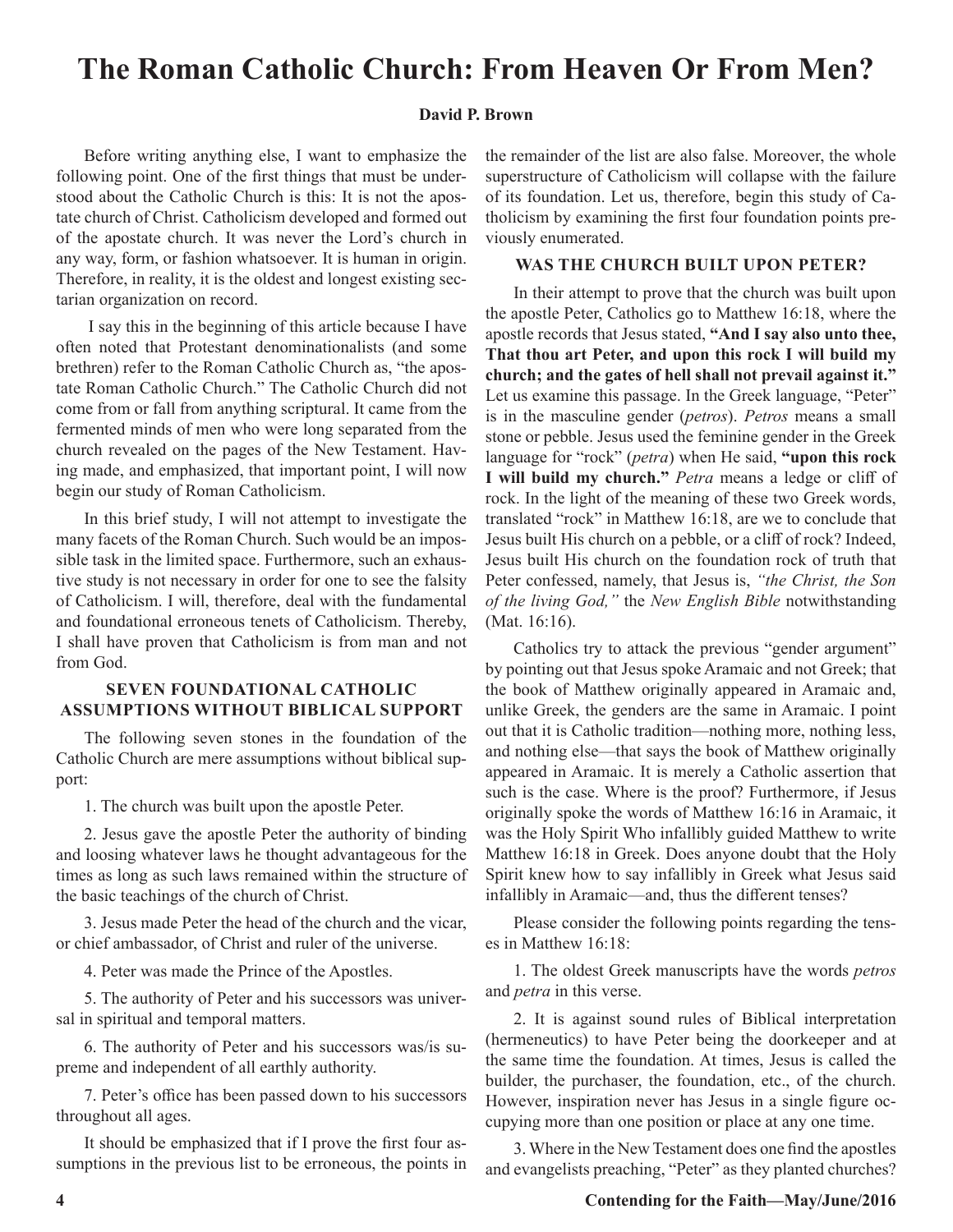It would seem that such would be the case if Peter—and not Christ—was the foundation of the church. On the contrary, as they established churches, they preached Christ as the only foundation of the church (1 Cor. 3:11).

4. If, as the Catholics allege, it was true that the church was built upon Peter the man, they would not be proving that the church rested on any so-called successor or office. However, if they mean that the church was built upon an "office," then it was not built on "the man" Peter. Of course, neither is true, but this is a good example of Catholic "hocus pocus."

#### **WAS PETER AUTHORIZED TO DEFINE LAWS FOR JESUS?**

In the Catholic attempt to state that Peter, and the popes to follow him, were authorized to "define" our Lord's laws, they go to Matthew 16:19. In that passage, Jesus said, **"I will give unto thee the keys of the kingdom of heaven: and whatsoever thou shalt bind on earth shall be bound in heaven; and whatsoever thou shalt loose on earth shall be loosed in heaven."**

All the apostles of Christ had the same authority given to them by Jesus as Peter did (John 20:21-23). Among other things, in order to rightly divide the word of God (2 Tim. 2:15), one must have and examine the totality of what the Bible says on any given subject before reasoning with the information and drawing a conclusion. Matthew 16:19 is only part of what the Bible says on this matter—and the Catholics do not understand it. The teaching done in Matthew 18:18 and John 20:21-23 bears on who and how many of the apostles received authority from Jesus Christ.

The truth of the matter regarding what Matthew 16:19 literally says in the Greek language is as follows: Jesus said, **"and whatever you forbid on earth must be what is already forbidden in heaven, and whatever you permit on earth must be what is already permitted in heaven."** The Greek terms, "must be whatever is already forbidden" and "what is already permitted" are passive participles. The same is true of the grammar of Matthew 18:18. Thus, the truth of the matter is that Jesus told the apostles they were permitted to bind only what had already been bound in heaven and loose on earth only what had already been loosed in heaven.

The apostles of Christ are the ambassadors of Christ to earth—eyewitnesses of Jesus Christ (2 Cor. 5:20; Acts 1:8). They, and they alone, possessed plenipotentiary power. This is the authority that one ambassador from one government has in representing his government to another. It means that he alone may speak the official position of his government to another government. An ambassador may not change any part of what his government has previously determined. He may only state it accurately. The same is true of all the apostles—not just Peter—of Jesus Christ in representing the will of the court of heaven to men on earth (John 16:13; Luke 24:29; Acts 2:4; 1 Cor. 2:4; 1 Pet. 1:21). For Paul's apostleship, see Galatians 1:11-17. Thus, Christians continue today in the apostles' doctrine (Acts 2:42).

It is interesting to note that in 1870, when Pius IX was "defined" by the Vatican Council to be "infallible," it was by a majority vote of the cardinals and bishops after many days of heated debate. The Holy Spirit had nothing to do with the decision.

There is no Scripture that supports, 1) Peter being given the authority Rome asserts was given to him or, 2) successors to Peter's office. Therefore, 3) how could Peter pass down to his successors that which he never had?

#### **DID CHRIST MAKE PETER HEAD OF THE CHURCH?**

Catholics cite John 21:15-17 in an attempt to prove their claim that Christ made Peter to be head over all the church. The Scripture reads,

**So when they had dined, Jesus saith to Simon Peter, Simon, son of Jonas, lovest thou me more than these? He saith unto him, Yea, Lord; thou knowest that I love thee. He saith unto him, Feed my lambs. He saith unto him a second time, Simon, son of Jonas, lovest thou me? He saith unto him, Yea, Lord; thou knowest that I love thee. He saith unto him, Feed my sheep. He saith unto him the third time, Simon, son of Jonas, lovest thou me? And he said unto him, Lord, thou knowest all things: thou knowest that I love thee. Jesus saith unto him, Feed my sheep.**

In interpreting this Scripture, three assumptions are made by Catholics: 1) That Jesus was asking Peter if he (Peter) loved Him (Christ) more than the other apostles loved Him (Christ); 2) that Jesus had in mind the "laity" and the "clergy" when He told Peter to, "feed my lambs" and, "Feed my sheep." According to Catholic doctrine, this was our Lord's way of telling Peter to take care of the whole church—"laity" and "clergy"; and, 3) that such authority was to be handed down to the popes who succeeded to Peter's office.

It is important to understand that in the passage under consideration Jesus employed two Greek words for "feed" or "tend." They are *boske* and *poimaine*. Ordinarily, *boske* is rendered simply "feed." When used figuratively, it means to "teach." The idea is the impartation of spiritual food. In the New Testament, *poimaine* is used several time and in most cases translated "feed." Some versions render *poimaine* into "tend." Paul told the Ephesian elders to, **"Take heed unto yourselves, and to all the flock, over the which the Holy Ghost hath made you overseers, to feed the church of God, which he hath purchased with his own blood"** (Acts 20:28). In this passage the elders are commissioned to the same thing that Peter was told to do. In this regard, Peter later wrote,

**The elders which are among you I exhort, who am also an elder, and a witness of the sufferings of Christ, and also a partaker of the glory that shall be revealed: Feed the flock of God which is among you, taking the oversight thereof,**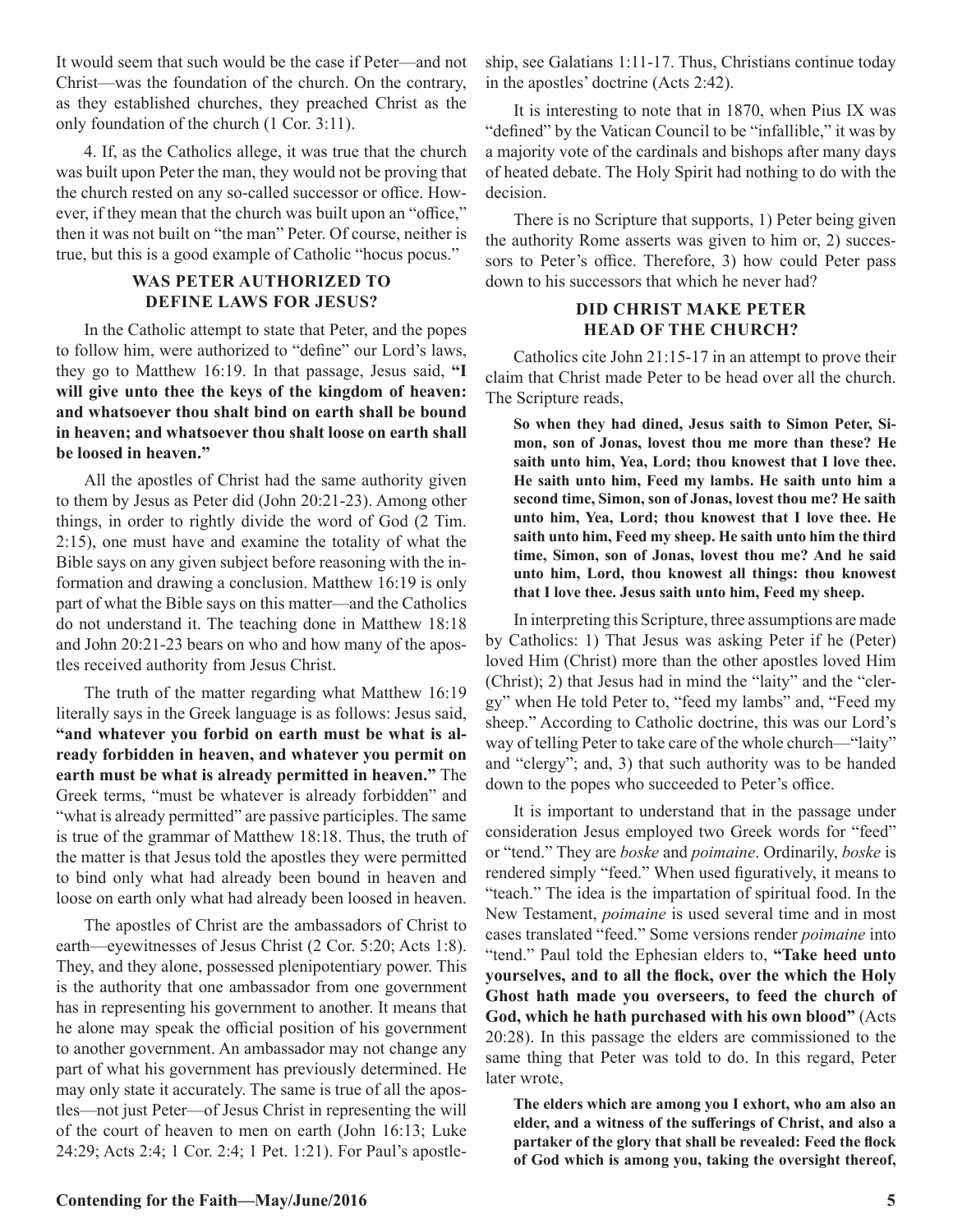#### **not by constraint, but willingly; not for filthy lucre, but of a ready mind** (1 Pet. 5:1-2).

"Feed" is translated from *poimainate*. Peter says it is the responsibility of all elders to do what he was to do. He was their fellow-elder. There is nothing in the Scriptures indicating that Peter thought of himself as the pope and, therefore, head of all the church. It is simply a figment of Catholic imagination.

#### **WAS PETER MADE CHIEF OF ALL THE APOSTLES OF JESUS CHRIST?**

The first Scripture to which Catholics appeal to attempt to prove that Peter was made chief of all the apostles is Acts 8:14-15). It reads,

#### **Now when the apostles which were at Jerusalem heard that Samaria had received the word of God, they sent unto them Peter and John: Who, when they were come down, prayed for them, that they might receive the Holy Ghost."**

*Question*: If Peter was "Prince of The Apostles" how was it that the other apostles sent him (Peter) on a special mission? Would not the "Prince of The Apostles" have been doing the "sending" rather than the "going"? Recently, it was the Pope who called the American Cardinals to Rome, not the Cardinals calling the Pope to America.

In Acts 19:15-22, Luke records the meeting of the elders, apostles, and others, as well as the subsequent letter produced by them to be sent to the Gentile brethren concerning the relationship of the Law of Moses to the Gentiles. Peter did not run the whole shebang! Notice that the Scripture reads that, **"it seemed good to the apostles** (not Peter alone—DPB) **and the elders** (not Peter alone—DPB), **with the whole church** (not Peter alone—DPB).**"** The Roman hierarchy does not operate this way today. In the case of the decision just noticed and the subsequent letter produced, the Scripture reveals that, **"it seemed good to the Holy Spirit and to us, to lay upon you no greater burden than these necessary things."** This means that the apostles, elders, and the **"whole church"** were in complete accord with what the Holy Spirit had revealed.

By inspiration of the Holy Spirit, Paul declared that he was, **"not a whit behind the very chiefest apostles"** (2 Cor. 11:5). How could Paul truthfully make the preceding point if Peter was the "Prince of The Apostles"? Moreover, in Galatians 2:11-14 we have the record of Paul rebuking Peter for his hypocrisy regarding not eating with the Gentile brethren at Antioch of Syria. *Question*: what cardinal, archbishop, or bishop today would dare say or write what Paul did of Peter to the "infallible" "Right Reverend" "Holy Father," "Prince of The Apostles," "his eminence" the pope?

Literally, "tradition" is the only thing Catholicism has left to attempt to uphold the supremacy of Peter. However, the meaning of the word *tradition* is that which is handed down. And, if that which is handed down finds no support in the Scriptures, then it has no weight and must be repudiated and rejected (2 Tim. 2:15; 3:16-17; Jam. 1:25; John 12:48; Heb. 4:12; Eph. 6:17; Luke 8:11). It would be nothing less or more than the tradition of men. Of such men, Jesus said, **"But in vain they do worship me, teaching for doctrines the commandments of men"** (Mat. 15:9).

#### **SOME QUESTIONS FOR CATHOLICS TO PON-DER REGARDING WHERE THEIR DOCTRINES ARE FOUND IN THE BIBLE**

1. Where is the claim made that Peter was the ruler of the universe?

2. Where did Peter ever claim any civil government power?

3. Where did Peter ever claim any supremacy to any extent over the other apostles?

4. Where did Peter ever claim to hold "the place of God" on earth? (Pope Leo XIII, *Praeclara Gratulationis Publicae,* The Reunion of Christendom, June 20, 1894).

5. Except as Peter was led by the Holy Spirit, when did Peter ever claim to speak for Jesus?

6. Where is the proof that Peter was ever in the city of Rome?

7. Where does the Bible reveal that Peter established the "papal throne"?

8. Where does the Bible teach that Peter had any successors?

#### **CONCLUSION**

In this brief article, we have seen that the Scriptures do not teach that,

1. The church was built upon Peter.

2. Peter was given the authority of binding and loosing whatever laws he thought ought to be changed as long as they remained within the basic structure of the basic teaching of Jesus.

3. Peter was made the head of the church, vicar of Christ, and ruler of the universe.

4. Peter was the prince of the apostles.

5. Peter and his successors' authority were universal in spiritual and temporal matters.

6. Peter and his successors' authority was "supreme" and "apart" from civil authority.

7. Peter's office and authority were passed down to his successors for all time.

As I wrote in the beginning of this article, if one of these seven fundamental stones concerning Peter in Catholicism's foundation is erroneous, the whole of Catholicism fails and falls to the ground. Everything—the organization of the Catholic Church, her fake miracles, her celebration of Mass, her doctrine of Transubstantiation, her doctrine of Purgatory, her Confessional System, her Seven Sacraments, and on,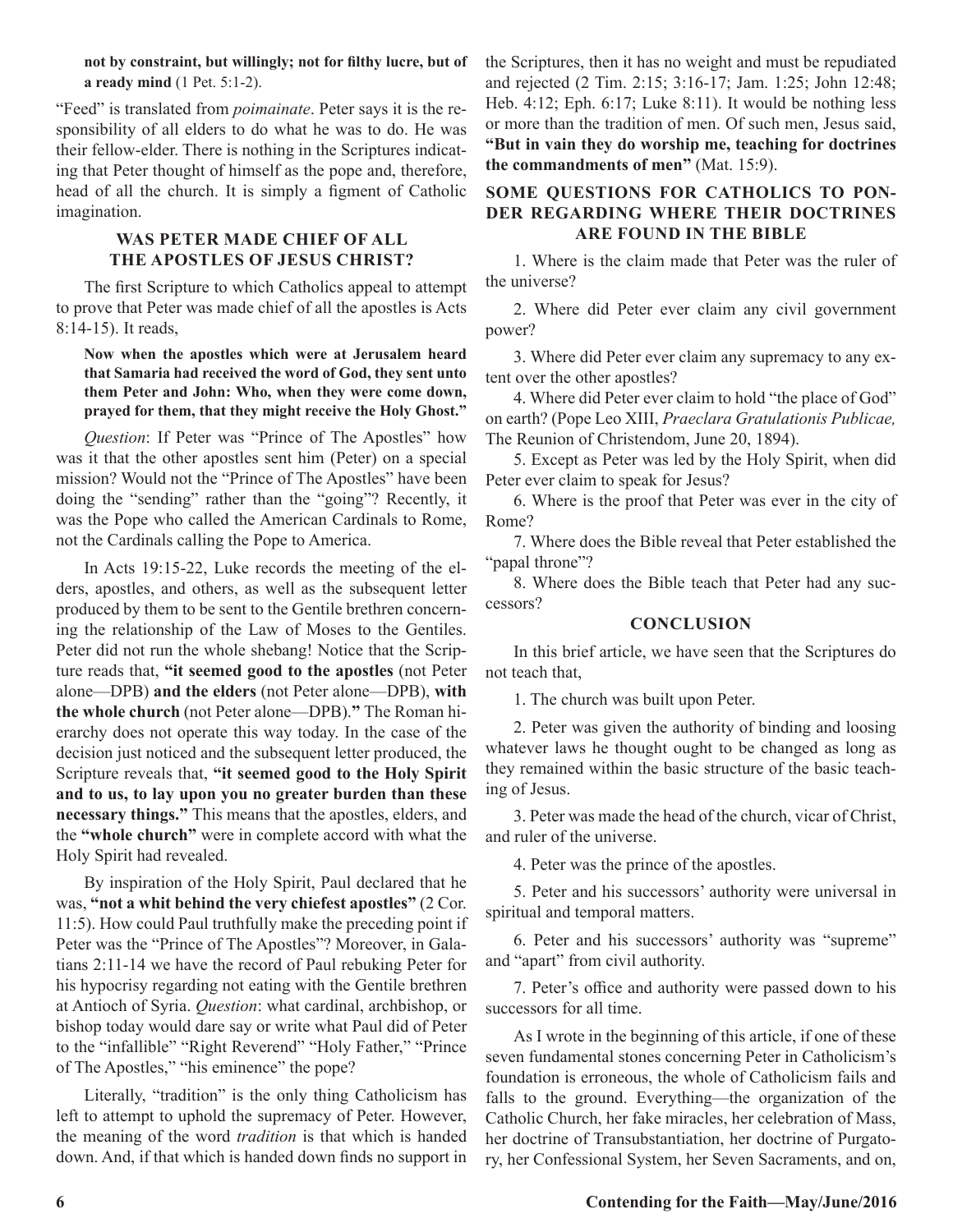and on—is utterly destroyed.

It is my desire that all those who espouse the name of Jesus Christ as their Savior would turn to the Bible and the Bible only, knowing that it is capable of making Christians only—members of the church of which we read in our own New Testaments—the church of Christ (Acts 2:38, 41, 42, 47; Rom. 16:16). Why not be a Christian—nothing more,

nothing less, and nothing else? Why not renounce all sectarian denominationalism and have a "thus saith the Lord" for all you believe and practice  $(Col. 3:17)$ ? It is the way that is right and cannot be wrong. On the other hand, Catholicism is not from heaven, but from men.

#### **—David P. Brown, Editor**

dcdcdcdcdcdcdcdcdcdcdcdcdcdcdcdcdcdcdcdcdcdcdcdcdcdcdcdcdcdcdcdc

## **WHAT IS AN "EVANGELICAL CHRISTIAN"?**

#### **Lee Moses**

Every Presidential election cycle, particularly during the Republican primaries, an expression is heard much more widely than at other times—this expression is "evangelical Christians," or sometimes simply "evangelicals." Pundits and prognosticators see this group as a significant constituency toward determining the winner of the Republican primary. Controversy was stirred when Donald Trump identified himself as an evangelical. Some members of the churches of Christ consider themselves evangelical Christians. But what is an evangelical Christian?

The term "evangelical" itself comes from the Greek word for "gospel," *euangelion*. Very literally then, evangelical means "pertaining to the Gospel." Obviously, every Christian (in the true sense of the term) is "pertaining to the Gospel." It is the Gospel that saved him and made him a Christian (1 Cor. 4:15; 15:1-2). It is the Gospel by which he continues to live (John 6:63; Rom. 8:1). It would be redundant to refer to a "pertaining-to-the-Gospel" Christian, since there is actually no other kind. But it would otherwise be accurate to refer to a Christian as an "evangelical Christian" if one were to use its literal meaning. However, the designation evangelical has assumed a different meaning altogether from its literal meaning.

Evangelicalism is a movement that traces its origins to the eighteenth century. It came "from the confluence of Pietism, Presbyterianism, and the vestiges of Puritanism. Evangelicalism picked up the peculiar characteristics from each strain—warmhearted spirituality from the Pietists (for instance), doctrinal precisionism from the Presbyterians, and individualistic introspection from the Puritans."**<sup>1</sup>** Also contributing to this was High Church Anglicanism, which brought to Evangelicalism "rigorous spirituality and innovative organization."**<sup>2</sup>** *The Handbook of Denominations* defines evangelical as "a word to denote primary loyalty to the gospel of Christ in contrast to ecclesiastical or rationalistic types of Christianity; spiritual-mindedness and zeal for Christian living as opposed to ritualism."**<sup>3</sup>**

Evangelical churches are Protestant churches that are considered distinct from mainline Protestant churches based on certain beliefs. These beliefs include:

1. The Bible is the highest authority in all matters of doctrine and faith.

2. Jesus Christ's death on the cross is the only possible source of salvation.

3. It is important to teach non-Christians about Jesus and to encourage them to trust in Jesus.

4. One receives salvation by faith alone (some add repentance).

5. Most (but not all) believe in the doctrine of the rapture, claiming that Christians will be instantaneously sucked up into the air, leaving everyone else to suffer through the Premillennial "tribulation" period.**<sup>4</sup>**

The Bible shows no disagreement with these first three tenets as stated; neither should anyone else. However, the Bible clearly refutes belief #4, stating, **"Ye see then how that by works a man is justified, and not by faith only"**  (Jam. 2:24). Obedience is required for salvation: **"He became the author of eternal salvation unto all them that obey him"** (Heb. 5:9). Jesus stated, **"He that believeth and is baptized shall be saved"** (Mark 16:16). Those considered "evangelicals" deny the necessity of obedience generally and the necessity of baptism specifically.

This view expressed in belief #4 pollutes their application of beliefs numbers 1-3 as well. Evangelicals clearly do not hold the Bible as the highest authority in all matters of doctrine and faith. If they did, they would not deny what the Bible clearly and repeatedly teaches about the necessity of baptism to procuring salvation (Acts 2:38; 22:16; Rom. 6:3- 4; Gal. 3:27;1 Pet. 3:21). One can observe the practices of evangelicals and see that they do not submit to the authority of the Bible, feeling free to add to the worship of the New Testament whatever they see fit.

They also use their view of belief #2 to support their view expressed in #4—since Christ did everything necessary to obtain salvation, they will insist that no one can do anything else to contribute toward his salvation. Their own hypocrisy is seen in that they will demand that one contributes belief (and sometimes repentance) toward his own sal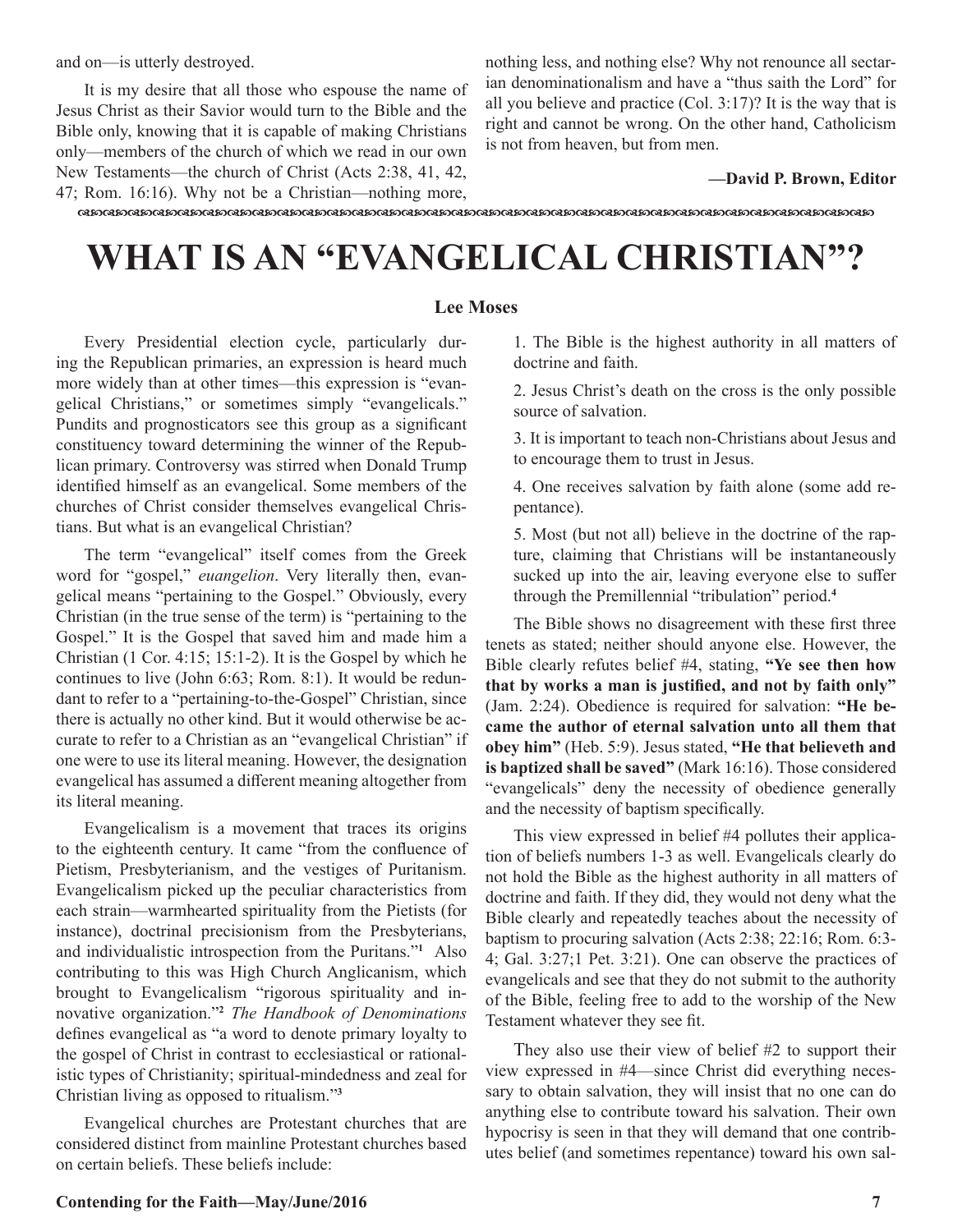vation.

And what evangelicals believe should be taught to non-Christians is that they can be saved—indeed, must be saved—by faith only, a fatal error that poisons those they teach.

Furthermore, the Bible nowhere teaches the doctrine of the rapture.

So while Christians might accept the designation "evangelical" if used literally, Christians must distance themselves from evangelicalism. Evangelicalism is based upon error. And, as mentioned, evangelicalism traces its roots to the eighteenth century. If one is to be a Christian, he will need to trace his religious origin much earlier than the eighteenth century. To be more precise, he will need to trace his religious origins to the church that Christ built in the first century.

#### **END NOTES**

**1** Wikipedia, s.v. "Evangelicalism," https:// en.wikipedia.org/ wiki/Evangelicalism.

**2** Ibid.

**<sup>3</sup>**Frank S. Mead, *Handbook of Denominations in the United States*, 5th edition (Nashville: Abingdon Press, 1970), p. 231. **4** Jamie Dean, "Just As I Am," *WORLD Magazine*, Apr 2, 2016, 36; Traci Schumacher, " Five Beliefs That Set Evangelicals Apart From Other Christians," Newsmax, Apr 2, 2015, http://www.newsmax.com/FastFeatures/evangelical-christians-beliefs/2015/04/02/id/636050/; Bob Smietana, "What Is an Evangelical? Four Questions Offer New Definition," *Christianity Today,* Nov 19, 2015, http://www.christianitytoday.com/gleanings/2015/november/what-isevangelical-newdefinition-nae-lifewayresearch.html.

#### **—621 South Central High Rd. Rives, TN 38253**

dcdcdcdcdcdcdcdcdcdcdcdcdcdcdcdcdcdcdcdcdcdcdcdcdcdc

# DEVIATIONS FROM THE TRUTH

#### **Roelf L. Ruffner**

#### **A NATION GONE MAD?**

**The Lord shall smite thee with madness, and blindness, and astonishment of heart: And thou shalt grope at noonday, as the blind gropeth in darkness, and thou shalt not prosper in thy ways: and thou shalt be only oppressed and spoiled evermore, and no man shall save thee** (Deu. 28:28-29).

The above citation is from the prophet Moses who warned ancient Israel that if they departed from the Law of Moses their nation would descend into social and political chaos. And they did so many times in their long history (Jude 2:11-23). The kingdom of Northern Israel or Samaria is a perfect example of this. After seceding from David's kingdom, they embraced idolatry and materialism. Their political system gradually disintegrated into one palace coup and assassination after another. God began to shear off their territory to the Assyrians (2 Kin. 15:29). And in 721 B.C., their kingdom was conquered by the Assyrian Empire and many were taken into captivity (2 Kin. 17:6- 23; 18:10-12). The southern kingdom of Judah followed much the same broad way (Mat. 7:13). They did have a few righteous kings, who followed the Law like Hezekiah and Josiah who tried to reform the nation. But Judah gradually became more idolatrous and depraved than their northern cousins. They descended into political anarchy and were conquered by the Neo-Babylonian Empire and taken into seventy years of captivity beginning in 606 B.C. with Jerusalem destroyed in 586 B.C.

My friends, God rules in the affairs of men whether they realize it or not. **"And he changeth the times and the seasons: he removeth kings, and setteth up kings: he giveth wisdom unto the wise, and knowledge to them that know understanding"** (Dan. 2:21). America is not ancient Israel nor has it ever been a "Christian nation," but it has professed in the past a standard of morality based on the Holy Bible. I am sorry to write that in the last few generations all that has changed. Now much of America is as Godless as any pagan society. Abortion, profanity, same-sex marriage, genderless bathrooms, sexual immorality, drunkenness, drug abuse, licentiousness gone to seed, rampant covetousness, and unscriptural divorce and remarriage are only a few of our nation's sins.

And like ancient Israel America is, in my opinion, headed toward political chaos. For a generation society as become more polarized and fragmented. Extreme ideologies such as socialism and populism are being accepted by many. This current primary season has descended into provocative rhetoric and personal attacks by candidates. Politically motivated violence has even raised its ugly head for the first time since the 1960s. Many are looking for a "strong leader" to impose order. Are we headed down the path of ancient Israel?

In the election of 1860, our political system began to unravel. Since the 1840s, the debate over chattel slavery has grown louder and louder. In 1855, a guerrilla war broke out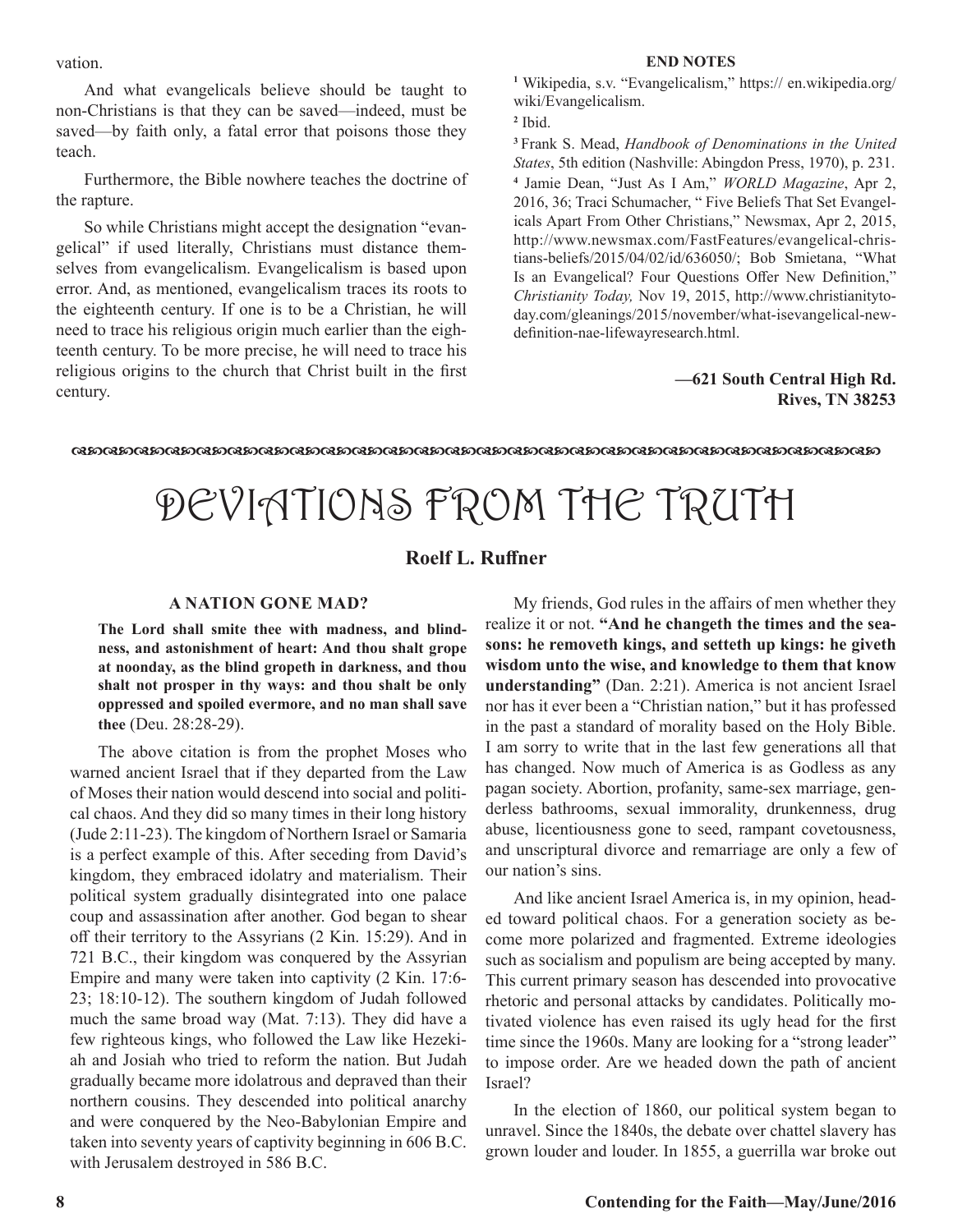in Kansas and Missouri between pro-slavery and anti-slavery settlers. Materialism was rampant in society with a dog-eatdog mentality, especially in business. Americans drank four times as much as they do now and drunkenness was almost universally accepted. While some people feigned religiosity, they forgot the Golden Rule and love of one's neighbor, especially if that neighbor was black. In the Supreme Court's 1857 Dred Scott decision, it was ruled that a black man (freeman or slave) had no rights in the United States that a white man was bound to respect. Before the election the Democratic Party, which had controlled the Presidency, the Senate, and the Supreme Court for many years, split into two parts (North and South) primarily over slavery. The old Whig Party changed its name and tried to stay neutral. The relatively new Republican Party reluctantly accepted slavery but wanted it contained to the South. After a raucous, hate filled campaign on all sides, Abraham Lincoln won with only 39.9% of the vote (virtually none from the South) yet a plurality of the Electoral College. He traveled secretly to his inauguration in Washington, D.C. in March 1861 under death threats. Most Southern states seceded from the Union in the meantime and the first shots of the Civil War were fired on Ft. Sumter in Charleston, SC harbor on April 12, 1861. Our beloved nation had gone mad.

No political party, ideology, or even a demagogue on a white horse can change the confused moral, spiritual, and ethical cesspool of our nation and its disintegrating politics. **"Thus saith the Lord; Cursed be the man that trusteth in man, and maketh flesh his arm, and whose heart departeth from the Lord"** (Jer. 17:5). We must pray on our knees earnestly and daily for our beloved nation and its leaders (2 Tim. 2:1,2). We must reform our own lives to reflect the life of our Savior, getting rid of any "isms" in our way (Tit. 2:11- 14). We must concentrate on saving souls, rather than dollars, with the soul cleansing primitive Gospel of Jesus Christ (Acts 2:37,38; Rom. 1:16). ONLY the Gospel can save our nation from this madness and the judgment of God (2 Cor. 5:10; Acts 17:30,31). Our nation and our culture need restoration to God! Are you a part of God's purpose for Christ's kingdom, the church, in this world or a hindrance to it? **"Ye are the salt of the earth: but if the salt have lost his savour, wherewith shall it be salted? it is thenceforth good for nothing, but to be cast out, and to be trodden under foot of men"** (Mat. 5:13).

#### **ANOTHER RING OF AUTHENTICITY**

**But when they had commanded them to go aside out of the council, they conferred among themselves, Saying, What shall we do to these men? for that indeed a notable miracle hath been done by them is manifest to all them that dwell in Jerusalem; and we cannot deny it. But that it spread no further among the people, let us straitly threaten them, that they speak henceforth to no man in this name** (Acts 4: 15-17).

In the Book of Acts Chapters 3 and 4, the physician and

inspired historian Luke records the miraculous occasion in the Temple in Jerusalem of the healing of a forty plus years old crippled man by the apostle Peter and its profound effect upon the thousands of people in the Temple that day. Peter, John, and the Holy Spirit used that miracle to convict the people of their sins and to exhort them to obey the Gospel of Jesus Christ and gain forgiveness of sins. **"Repent ye therefore, and be converted, that your sins may be blotted out, when the times of refreshing shall come from the presence of the Lord"** (Acts 3:19). Peter and John were promptly arrested by the Temple police and thrown into jail.

The next day, the two apostles appeared before the august body of the Sanhedrin or the Council of the Seventy. It was dominated by the materialist High Priest Caiaphas and his family, of the sect of the Sadducees. The High Priest had been the prime mover behind the Sanhedrin's illegal arrest, trial, and crucifixion of Jesus the Christ months before (John 11:47-53). The apostles preached the Messiahship of Jesus and His resurrection from the dead; which the Sadducees vehemently denied. The High Priest and his family controlled more than eighteen thousand Levitical priests who performed their sacred duties every hour day and night in the Temple (Jackson, 68). In something akin to the modern day Mafia, this family allowed the money changers and animal dealers to operate openly in the Court of the Gentiles, in violation of the Law of Moses, taking a share of the profits. Jesus cleansed the Temple twice during His ministry striking their hypocrisy and greed directly in their pocketbooks (John 2; Mat. 21).

Yet, if I was a first-time reader of this account, being a student of history, I would ask myself how Luke knew of this conversation by the council held in secrecy. One possibility is that John heard of this from his contacts within the council. Apparently he knew the High Priest (John 18:15 **—"another disciple")** and perhaps his family. But I think that relationship changed dramatically for John after the establishment of the church of Christ in Acts 2.

A more probable source is found in Acts Chapter 6. In a remarkable statement Luke writes, **"And the word of God multiplied; and the number of the disciples multiplied in Jerusalem greatly;** *and a great company of the priests were obedient to the faith"* (Acts 6:7—emphasis in italics mine.) This **"company"** or "disorganized throng" **(***Vines,* 115) was so convinced by the evidence concerning the Gospel (the Resurrection, the miracles of Jesus and the apostles, and their irrefutable eyewitness) that they "checked it in" with the High Priest and his syndicate and obeyed the Messiah (John 3:5; Acts 2:37, 38). Those priests probably lost everything formerly precious to them. For me these priests may have been the source of the conversation of the council recorded in Acts 4:15-17**.**

This revealed record once again rings the bell of authenticity for the inspiration of the Holy Bible. Luke did not write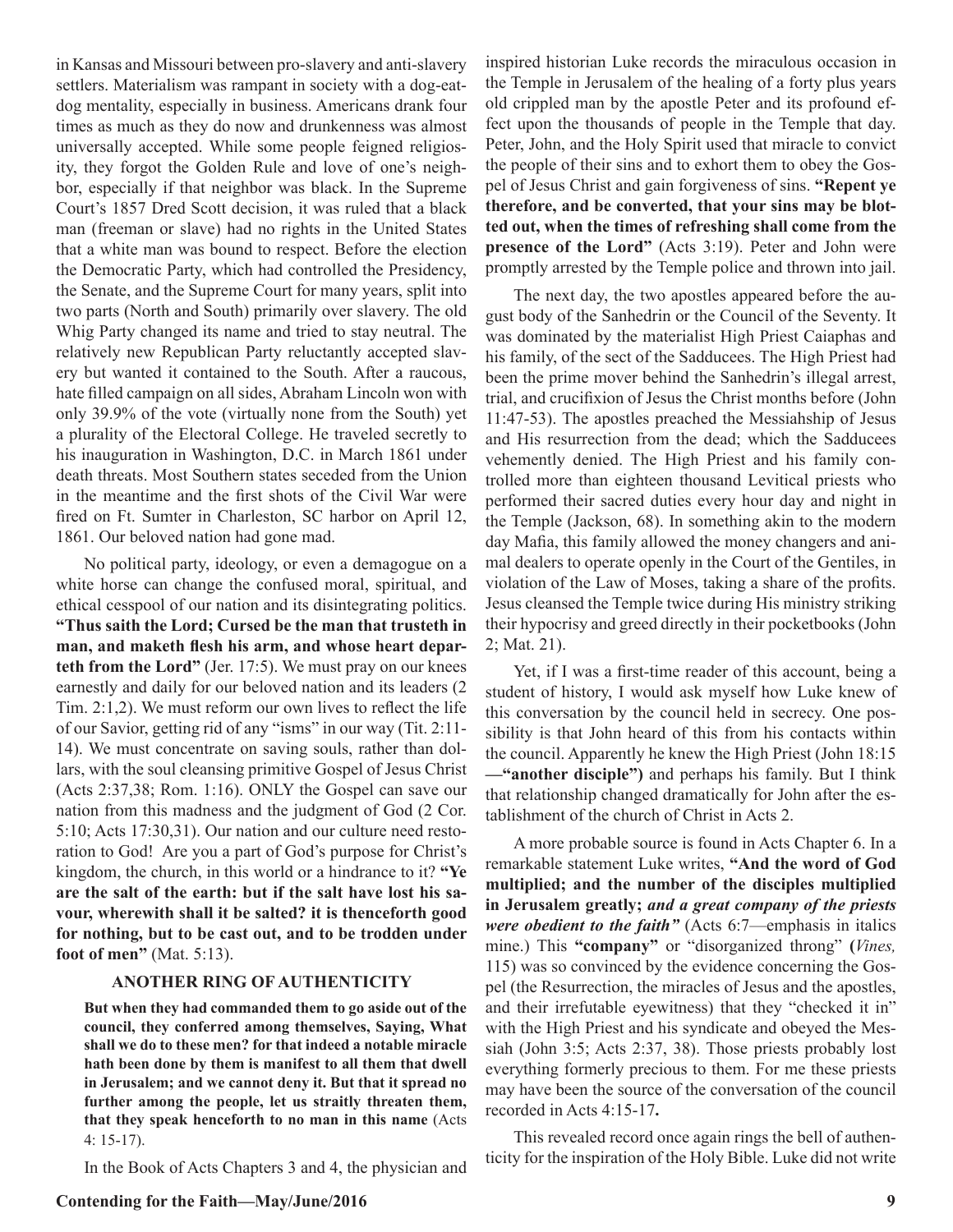his book on a lark or rush to finish it without painstakingly checking the facts. It was not a book of gossip as were many historical records of his day. Rather this historian, inspired by the Holy Spirit (2 Pet. 2:20, 21), left us a treasure to be read, understood, and obeyed. For the Holy Bible is not only inspired of God but inerrant.

**Forasmuch as many have taken in hand to set forth in order a declaration of those things which are most surely believed among us, Even as they delivered them unto us, which from the beginning were eyewitnesses, and ministers of the word; It seemed good to me also, having had perfect understanding of all things from the very first, to write unto thee in order, most excellent Theophilus, That thou mightest know the certainty of those things, wherein thou hast been instructed** (Luke 1:1-4).

Jackson, Wayne, *The Acts of the Apostles*, Courier Publications: Stockton, CA; 2000, p. 68.

*Vine's Expository Dictionary of Biblical Words,* Eds.: W. E. Vine, Merrill Unger, William White, Nashville, TN: Thomas Nelson Publishers, 1985.

#### **THE UNCOMMON MEMORIAL MEAL**

**"For as often as ye eat this bread, and drink this cup, ye do shew the Lord's death till he come"** (1 Cor. 11:26).

For almost 2,000 years, Christians have come together to remember their Lord's command and to partake of a memorial meal or the Lord's Supper. **"And upon the first day of the week, when the disciples came together to break bread, Paul preached unto them, ready to depart on the morrow; and continued his speech until midnight"** (Acts 20:7).

Over the centuries the Roman church made this meal into a superstitious ritual. The bread became "the host" or "the real presence"—the literal body of Christ. The meal **itself became separated from other acts of worship—a sacrament.**

In the 19th Century, Christians sought to restore the simplicity, yet the necessity, of observing the Lord's Supper as authorized of Christ. **"And he took bread, and gave thanks, and brake it, and gave unto them, saying, This is my body which is given for you:** *this do in remembrance of me***"** (Luke 22:19**—**emphasis in italics mine).

Christians would ride on horseback, in wagons, carriages, and walk on foot for miles around to gather together to remember their Lord and Master's death. Sisters would have baked the unleavened bread. **"The fruit of the vine"** (Luke 22:18) had been made from grapes, carefully preserving the unfermented grape juice or **"the blood of grapes"** (Gen. 49:11). A simple cloth would sometimes cover the table and the emblems to keep the flies away. A brother would often make a short "table talk" to remind the partakers of what they were doing. One brother might "preside over the table" while the other brothers passed out the emblems. There was

no pomp and circumstance, no "mystery," just simple New Testament Christianity.

Today the weekly Sunday observance of this Christian act of worship distinguishes the Lord's church from most other religious bodies. It is one of the identifying marks of the undenominational church or **"one body"** (Eph. 4:4) we read about in the New Testament.

Does the church you attend observe this memorial meal every Sunday as one of the five acts of worship in the first day of the week worship assembly, or does it only attempt to do it monthly, quarterly, yearly, or on some so-called "holy day?" Does it have a non-Sunday observance? Does it make the Lord's Supper a part of some common meal? If the answer is "yes" to any of these practices, by what authority do they do this? Is it by man-made authority (tradition, manual, church edict, catechism, discipline, etc.) or the authority of the Lord—the New Testament? **"And whatsoever ye do in word or deed, do all in the name of the Lord Jesus, giving thanks to God and the Father by him"** (Col. 3:17). **"But in vain they do worship me, teaching for doctrines the commandments of men"** (Mat. 15:9; John 12:48).

If the answer is "yes," please flee from that false church as did Joseph from Potipher's wife! Seek and find the body of Christ on the pages of the New Testament. Learn the gospel, believe, and obey it. Then, as a repentant believer in Christ, you can be immersed in water by the authority of Christ for the remission of your sins (Mark 16:15; Rom. 1:16; 1 Cor. 15:1-4;10:17; Acts 17:30; Rom. 10:10; Acts 2:38; 22:16; Rom. 6:3, 4; Col. 2:12; Gal. 3:26, 27, Acts 2:41, 42, 47). Having obeyed the gospel you can serve Him faithfully all your life (Rev. 2:10; 1 Cor. 15:58). Of the early church it is written,**"And they continued stedfastly in the apostles' teaching and fellowship, in** *the breaking of bread* **and the prayers" (Acts 2:42—***ASV***,** 1901**—**emphasis in italics mine). If we believe what they believed and do what they did, in the way they did it, and for the reason they did it, we will be saved as they were saved from their sins and be faithful in the Lord's church.

> **—2330 Moore Court Columbia, TN 38401**

*"And fear not them which kill the body, but are not able to kill the soul: but rather fear him which is able to destroy both soul and body in hell"* **(Mat. 10:28).**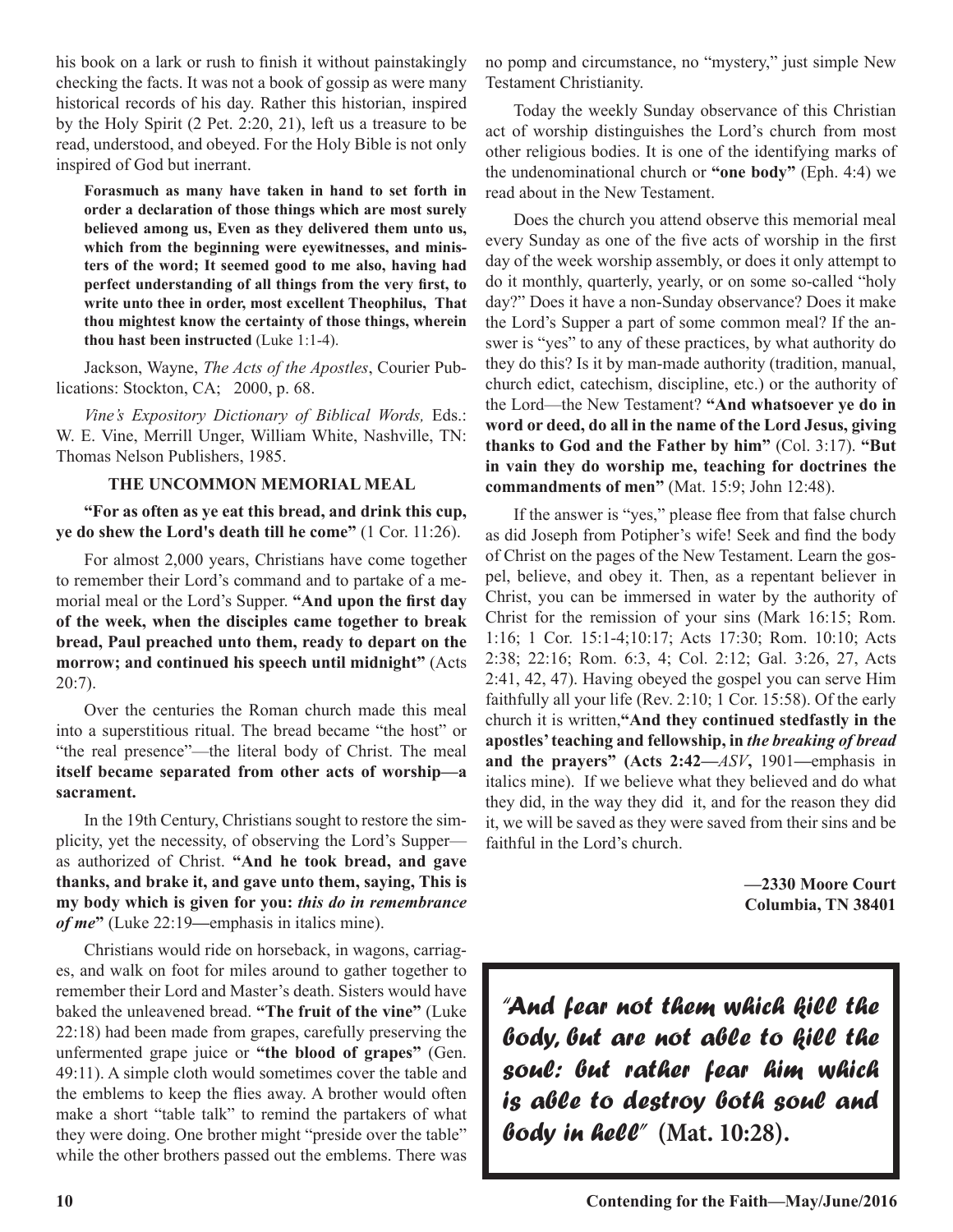## **POLITICS AND RELIGION: LIBERALS WILL BE LIBERALS**

#### **Dub McClish**

#### **INTRODUCTION**

Railroad tracks run parallel to each other, as do numerous other things (e.g., lines on a music staff, window blinds, prison bars, et al.). Such items are not only aligned; they go in the same direction and generally have the same terminus. Parallels exist not only in the area of physical phenomena, but in the realm of ideas well.

The "no holds barred" intensity of the current presidential campaign served to accentuate the deep political (social, cultural, and religious rift in our nation. Numerous seasoned presidential campaign observers agree that this is one of the most bitterly fought races ever. This highly-charged atmosphere has provoked a few thoughts concerning some ideological parallels. Generally, the national political division breaks along "conservative" and "liberal" lines, often identified as the "right" and the "left,"respectively.

#### **SOME GENERAL PARALLELS**

Some general parallels are obvious between the political and religious landscapes. Professed believers in God, the Bible, and the Christ are also divided along the lines of the "right" and "left" dichotomy that is observable in politics. This conservative-liberal division is quite apparent in both the Roman Catholic Church and in Protestant Denominationalism (with pronounced liberal dominance in the latter). So we see these parallel "rails" of politics and religion: both are very much divided along conservative and liberal lines.

Even closer to home, it is no secret that the church of Christ is also *deeply divided* along conservative and liberal lines. (I do not employ the term liberal to be unkind or unfair, but to be accurate. Liberal accurately describes those who take liberties with God's Word.) What began in a seemingly small way about half a century ago has steadily developed into a cleavage with no foreseeable prospect of repair. The church is moving inexorably toward a repeat—in the nottoo-distant-future, I fear—of the tragic complete sundering of the body of Christ that occurred a century ago (some seem never to learn or care about the lessons of history). Not a few believe said division has already occurred. As sad as it is to contemplate, the conservative–liberal tension has already produced internal schism in hundreds of congregations. The number of entire congregations that have moved or are moving leftward is surely in the hundreds—if not more. It is only a matter of time now until the reality of this division is undeniable—even by the most dedicated religious"ostriches."

Those who have read any of my writings or who have

heard me preach for any length of time are aware of my unashamed conservative perspective. Liberals fail who seek to slander me by throwing this label my way. To me, conservative is neither pejorative nor demeaning; it is complimentary. For my part, the true meaning of this term has only positive connotations. I do not claim to speak for them, but I believe there are still many faithful saints whose only interest in religion is mine—to simply *conserve* or *preserve* that "once-for-all-delivered" faith (Jude 3) for which the Lord died. Conservatives are the real restorers. We seek no more and no less than the unadulterated doctrine and practice of the New Testament.

The proclivity of liberals to categorize all who object to their schemes as "antis" stems from the misconception that conservatives like to "make laws." Notwithstanding this frequent accusation, I am not the least bit interested in making any new laws for God (If I have ever done so, it was not because of, but in spite of, any such intent). This charge accurately describes genuine "anti-ism," not genuine conservatism. (By *genuine anti-ism* I refer to the practice of making personal scruples about such things as church support of children's homes, church co-operation, eating in the church building, the time of meeting, or even the color of the carpet, grounds of fellowship. All other things being equal, such scruples [whether held by congregations or by individuals] are of no consequence to a genuine conservative—as long as they remain just that—personal scruples.)

When one objectively considers the correct definition of conservative, he will realize that personal-scruple-enforcing "anti" brethren are no more conservative than liberals and that liberals are as much in the law-making business as are extreme "antis." Liberals just make their laws *broader*, whereas said "antis" make theirs *narrower*, than God's law—but both are law-makers. The implication of the foregoing remarks is clear: *Liberalism* and *anti-ism* are both extremes; conservatism occupies the happy middle ground of Truth. If I did not believe this, I would seek other ground.

Liberal innovators drove the wedge that eventually split the church a century ago. They began it all by introducing the missionary society and the [mechanical] instrument of music a half century earlier. Until then, the church was marching as a solid, united phalanx and making great gains for the Truth on every hand. Ironically, those conservative brethren (whose only aim was the restoration of primitive Christianity) who resisted the innovators and their innovations were shown the door and blamed for the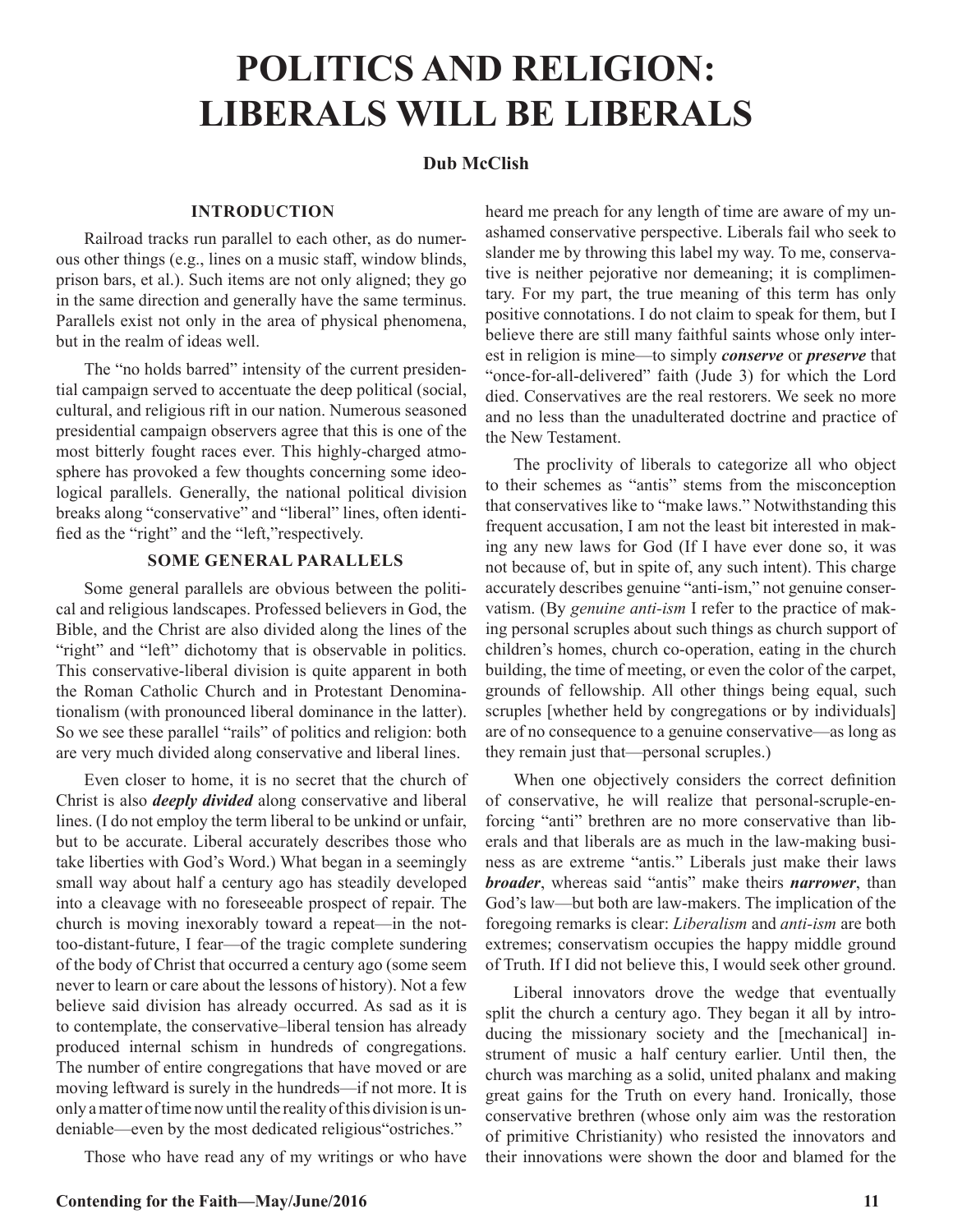division.

Like their earlier counterparts, today's liberals, with their host of innovations—all symptomatic of their rejection of the authority of Scripture—are completely culpable for the division now occurring in the church. The list of strange practices and doctrines they have imposed— and are imposing—on the Lord's people is as long as my arm (and I have long arms). The only sense in which those who endeavor to preserve the ancient landmarks are guilty of the current division is that we have dared expose and oppose the nefarious machinations of the liberals. Many of us plan to continue doing so.

#### **SOME SPECIFIC PARALLELS**

With the foregoing as background, let us now consider a more specific set of parallels—the one that exists between liberals/leftists in politics (including the major news media) and their liberal/leftist counterparts in the church (including the "news media" operated by brethren). These two groups of liberals run on parallel "rails"—they just circulate in different spheres of activity. Liberals in the church mirror the nature, attitudes, and tactics demonstrated by politicians and media principals on the left (especially in the recent and current) presidential campaigns. Consider the following:

#### **Liberals do not like to be called "liberals"**

A politician may spend twenty years amassing the most liberal voting record in the US Senate. Yet, when his opponent emphasizes this, correctly labeling him a "liberal," the liberal (and the "establishment" media) will shame the exposer for daring to call him what he is. In politics, liberals know that they rarely win unless they can somehow disguise their liberalism, so they try to hide under such terms as moderate, progressive, or centrist.

Liberals in the church object to this term also, and for the same reason. Preachers, professors, and editors who no lon-

### **FREE CD AVAILABLE**

*Contending for the Faith* is making available a CD-ROM free of charge. *Why is this CD important?*  ANSWER: It contains an abundance of evidentiary information pertaining to Dave Miller's doctrine and practice concerning the re-evaluation/reaffirmation of elders, MDR, and other relevant and important materials and documents directly or indirectly relating to the Brown Trail Church of Christ, Apologetics Press, Gospel Broadcasting Network, MSOP, and more.

To receive your free CD or make a financial contribution toward this important CD's distribution you can reach us at **Contending for the Faith, P. O. Box 2357, Spring, TX 77383-2357**, or request the CD by ger love the Truth and who seek to turn the church into a denomination (which they already believe it to be), do not like to be identified for what they are—liberals. They know that faithful brethren will not tolerate their shenanigans if convinced of their liberalism. They thus prefer moderate, progressive, and centrist, just as politicians do.

#### **Liberals are elitists**

Liberal politicians are generally arrogant and puffed up with their own importance. They believe they are better, smarter, and wiser than "ordinary" people. They exhibit a "nose-in-the-air" condescension toward their constituents that smacks of an ancient landlord's attitude toward his serfs. The "common people" would hardly know how to tie their shoes or chew gum without their patronizing advice and oversight.

Liberals in the church are eaten up with arrogance and elitism. This is especially so if they have earned a PhD, and even more so if they occupy a professorship in one of the universities founded by brethren. Many of them have been off to Harvard, Princeton, or some other school full of infidel theologians, and have come back enlightened. They have escaped the shackles of simple faith in the Bible as God's verbally and plenarily inspired Word. Reminiscent of the Gnostics of old, they know it all—even more than God has revealed. Job's mordant response to Zophar nails them: **"No doubt but ye are the people, and wisdom shall die with you"** (Job 12:2).

We pitiful souls who have only been studying and preaching the simple Truth for forty, fifty, sixty, or more years are just ignoramuses. We are not linguists or theologians, and they are. My, my, such Neanderthals as we still believe that *faithful* churches of Christ today are the one church of the New Testament in our time, that one must be in it to be saved, and that the only way one can enter it is by obeying Jesus' plan of salvation, culminating in baptism unto remission of sins (Acts 2:37–47).

Liberals profess themselves to be supremely tolerant. In



**www.contending4thefaith.org**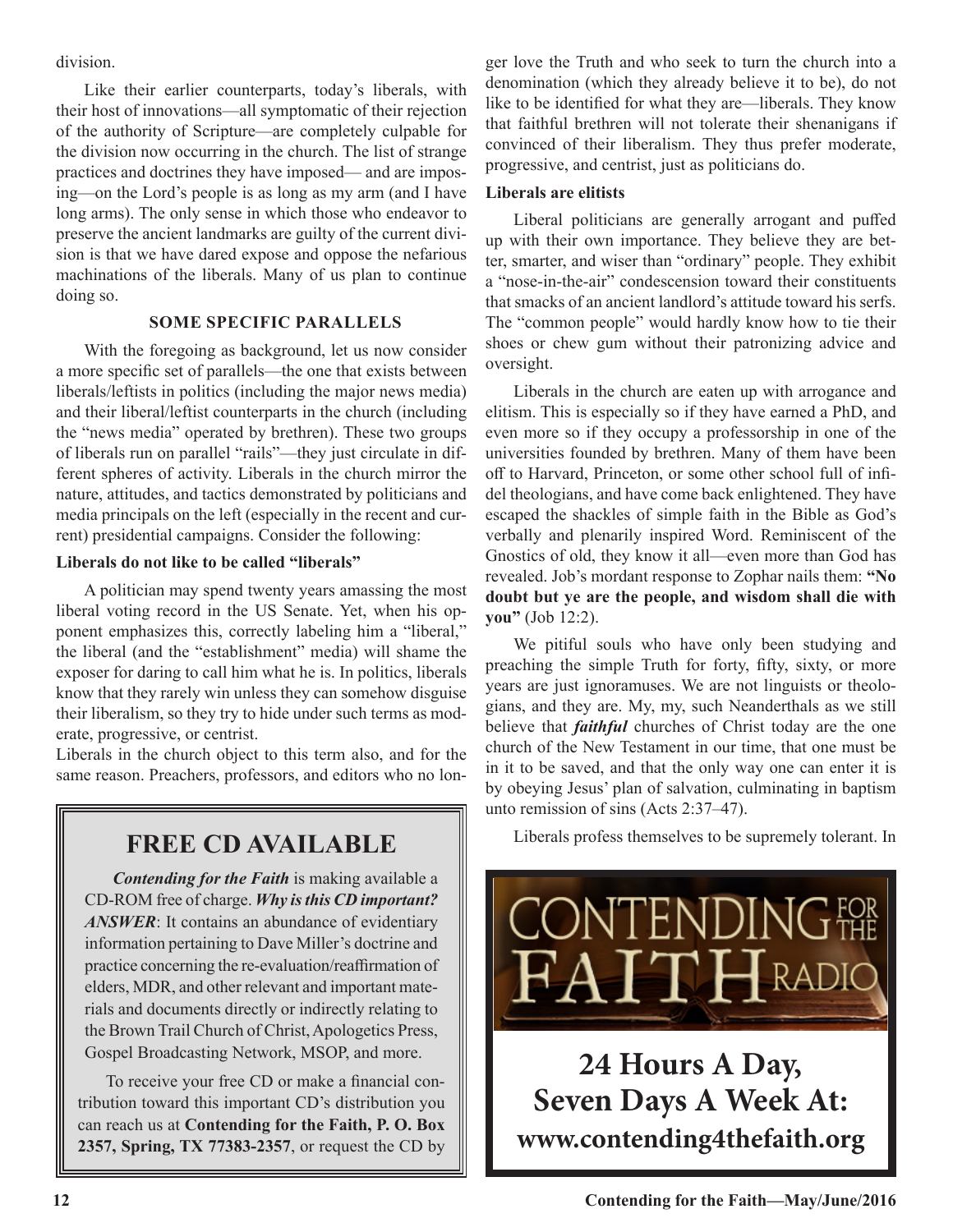their campaign speeches, liberal candidates typically boast of their tolerance for all viewpoints, lifestyles, behaviors, and attitudes. Their practice, however, reveals that their "tolerance" definitely has limits. It comes to an abrupt halt when one dares question and/or expose the fallacies and/or evils of such things as abortion and homosexual behavior. [*We can add to the list the so-called transvestites and trans genders.—Editor*] Verily, liberals are among the most intolerant people on earth—if in doubt just resist them or their policies. [Some of us who have resisted, exposed, and renounced their errors have experienced their kind of love and tolerance, and we have pointed out the same to the church for years—*"You have not be loved until you have been loved by a liberal."—Editor*]

So it is with liberals in the church. They are so sweet and profoundly tolerant that they would not dare offend anyone by preaching on the errors of denominationalism, the sin of using instrumental music in worship, or the necessity of baptism for remission of sins. They would not think of saying or doing anything that might cause some sinner to get the idea he is lost. They see no problem with "social drinking," near-nakedness in public, adulterous marriages, or buying a lottery ticket—they are so tolerant, you see.

Or are they? Actually, they are only tolerant of almost everything and anyone, *except* sound doctrine and those who preach and defend it. They have an extremely low tolerance threshold for any teaching that counters their agenda. For decades such places as Pepperdine U, ACU, LCU, Lipscomb U, and the Tulsa Workshop have not tendered invitations to conservative preachers to speak. Liberal churches years ago

closed their pulpits to any but liberal preachers. I suppose it is because liberals are so exceedingly tolerant that they do not extend these invitations. "But conservative congregations do not invite liberals into their pulpits, either," someone observes. The difference is that we do not pretend or profess to be super-tolerant of all views. We make it known plainly that we are consciously intolerant of and will not provide a platform for false teachers, as the Scriptures obligate us to be and do (Rom. 16:17–18; 2 Tim. 4:2–4; 2 John 10–11; et al.).

#### **Liberals are experts at applying a double standard**

Liberal politicians demonstrate this practice in various ways (including their professed tolerance, discussed above):

**First**, political liberals project themselves as great champions of the First Amendment of our Constitution, part of which guarantees free speech. They are all for free speech as long as they and their media sycophants are viciously lying about their conservative opponents. However, they suddenly care not so much for free speech when opponents come forward with the truth about their dangerous policies, major character flaws, and inconsistencies. By threat and intimidation they seek to silence conservative voices in the media. By long serving as the unpaid voice of liberals the "major" news media have outrageously abused the very free speech right under which they operate. Amazingly, they do such in the name of "objectivity," while denying their glaring bias. They are pleased to mitigate, slant, and/or even withhold significant conservative facts and voices from the public.

Liberals in the church are not interested in freedom of expression. The closing of most of the university lecture-

# **The Scripturecache—New Website!**



Exposition, Exegesis, and Commentary on a variety of Bible Topics and Passages

 Over the past half-century-plus I have had the opportunity to write hundreds of articles and manuscripts. My late beloved wife, Lavonne, and our son, Andy, have written a considerable body of material as well. These documents treating various Bible and Bible-related subjects total several thousand pages.





**Dub McClish Lavonne McClish Andy McClish**



 At the urging of others we are making these materials more widely available than possible by printed media. Through our Website, these are accessible at no charge to Bible students everywhere. If the things we have written help even one person to a better understanding of the Sacred Text and to a closer relationship with its Divine Author, we will feel amply rewarded. Please visit thescripturecache soon. —Dub McClish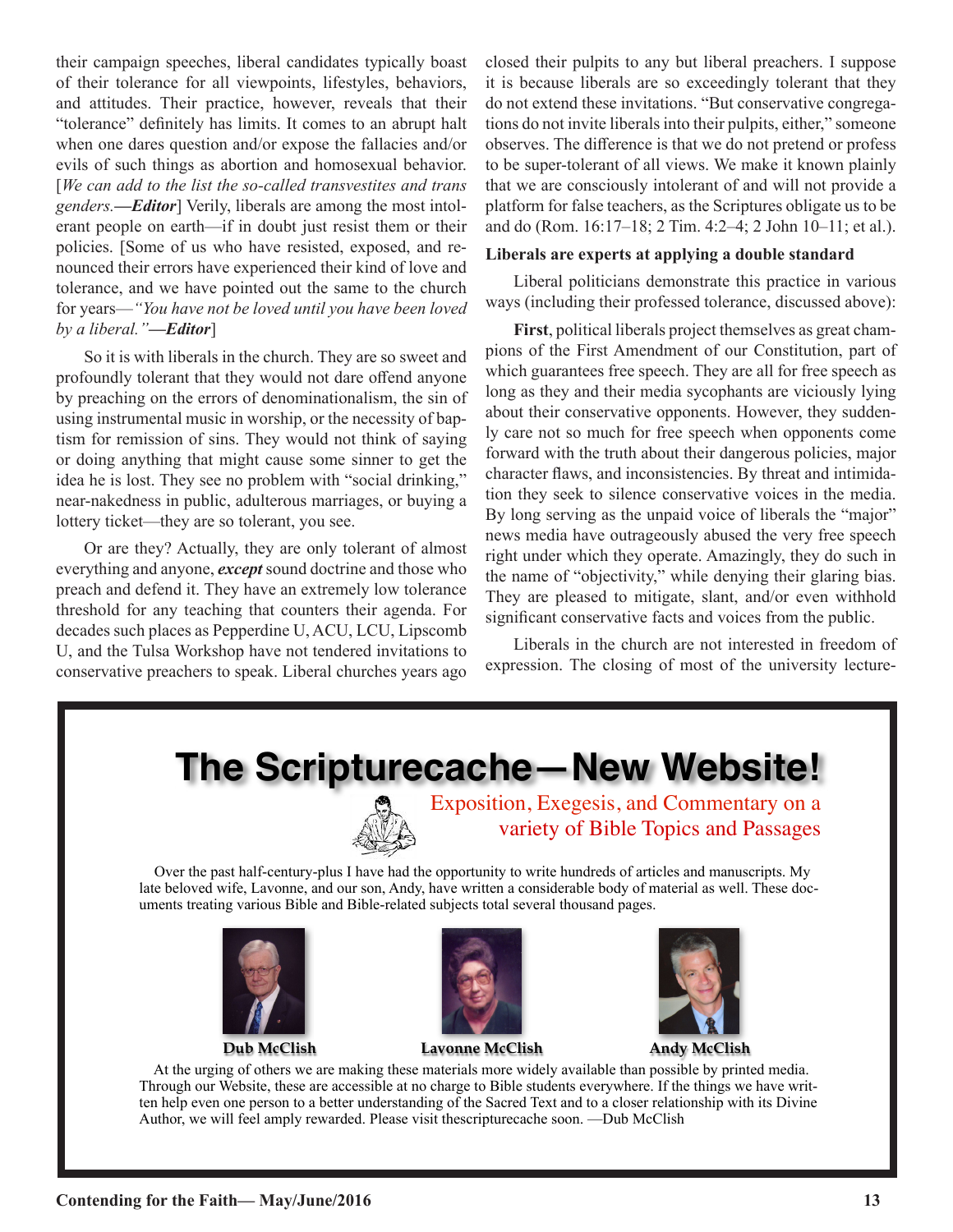ships and liberal big church pulpits to all but their kind (all the while professing tolerance) is a case in point. *The Christian Chronicle* bills itself as "An international newspaper for members of churches of Christ." It boasts of its "balance" and "objectivity," yet its pages are filled with promotion—paid and unpaid—of the most liberal institutions, projects, and men among us. Its editors misname "liberals" as "progressives" and refer to those seeking to conserve New Testament teaching and practice as "traditionalists" (Oct. 2004:30). Where were "balance" and "objectivity" when its editor described conservatives as those who exclude all but those who "worship as the church did in the early decades of the last century" (July 2004:30)? Contrariwise, we charge them with rejecting the plan of salvation and the pattern for the church of the **first** century.

**Second,** as mentioned earlier, political liberals object to those who correctly label them liberals. Labeling, they say, is unfair and prejudicial. Yet, in another application of the double standard, they are the biggest labelers around. They refer to political conservatives as "the radical right," "the vast right-wing conspiracy," "the religious right," and similar terms with a curled lip and an unbatted eye.

So it is with liberals in the church. As mentioned above, they do not want to be called what they are—liberals. They self-righteously and indignantly decry the awful practice of labeling. I have even heard some conservative brethren mistakenly join the voices of liberals in this respect, declaring, "The New Testament does not contain the words, conservative or liberal, so we should not use them." No, not explicitly, but it does so *implicitly* in every passage that warns of apostasy and enjoins faithful adherence to the Gospel, which passages permeate the inspired volume (as even neophyte Bible students should know). Nonetheless, liberals have proved themselves very prolific, adept, and imaginative in labeling their opponents (e.g., "legalists," "five-steppers," "brotherhood watchdogs," "witch-hunters," "keepers of orthodoxy," "Pharisees," "traditionalists," "commandment keepers," "new antis," et al.) It is not that liberals do not like labeling; they just do not like to be on the receiving end of labels that truly characterize them.

#### **CONCLUSION**

The truth of the matter is that liberals will be liberals, wherever one finds them. If political liberals should someday gain control of all branches of our government and if they watered-down our constitution and the God-given rights and freedoms it guarantees, we could still live as God's people and be saved at last. Of course, we would likely be under severe opposition and duress (political liberals have generally demonstrated that they think believing in God is a joke, the Bible is a fairy tale, and alley cats and barnyard animals are proper role models for "morals"—with my apologies to the animals in some cases).

However, liberals in the church will cause souls to be lost. They have no more respect for the inspired constitution of the kingdom of Heaven than political liberals have for the US constitution. They have an amazing ability to ignore Paul's mandate: **"And whatever ye do, in word or in deed, do all in the name of the Lord, giving thanks to God the Father through him"** (Col. 3:17). They preach a diluted message that is destroying the church everywhere men implement it. Their message robs men of the plan of salvation from sin, and ultimately, therefore, of Heaven itself. Liberalism is simply another word for apostasy and heresy. Paul described those who thus walk as **"holding a form of godliness, but having denied the power thereof,"** and enjoined: **"from these also turn away"** (2 Tim. 3:5). [*NOTE:* I wrote

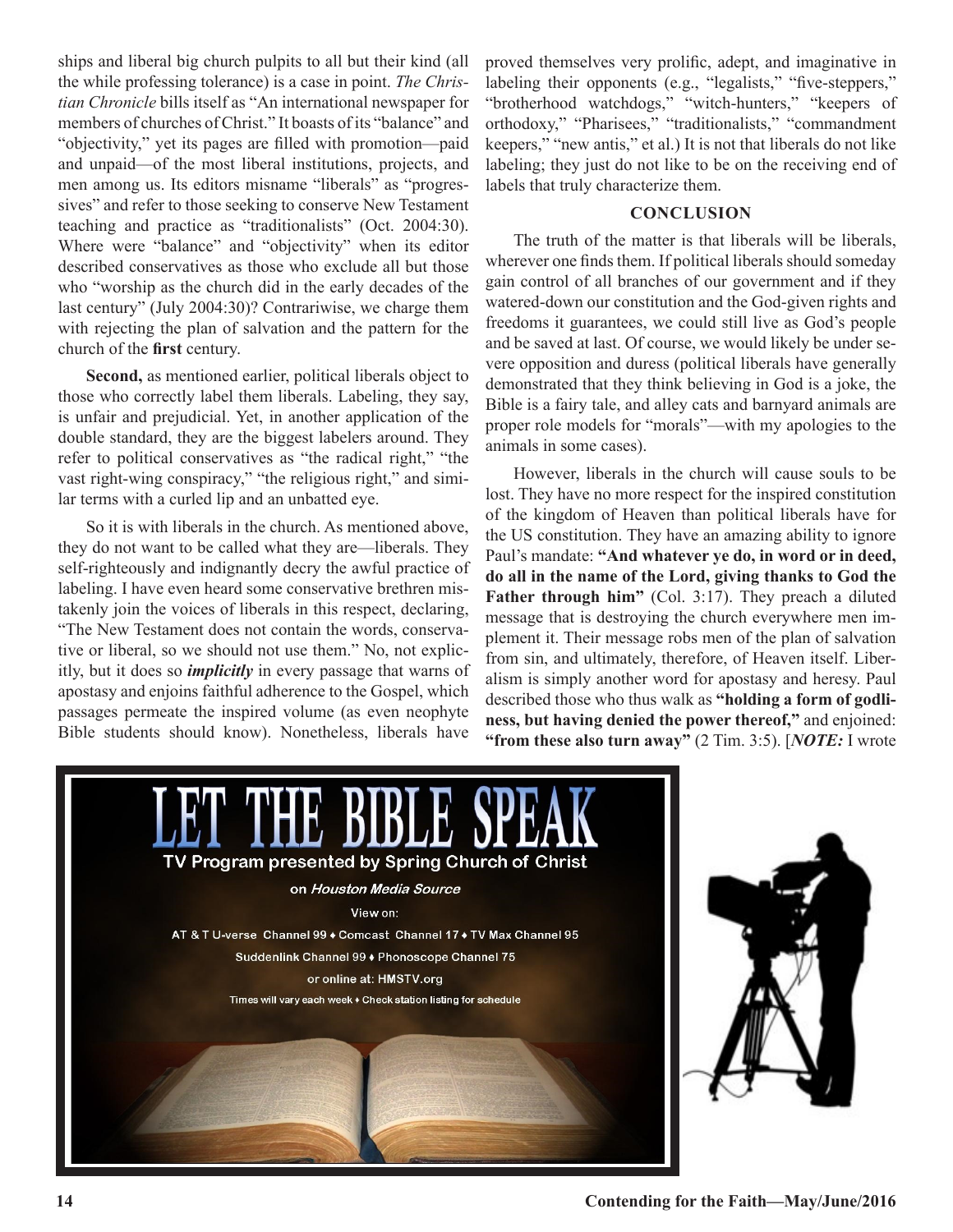the foregoing MS while editor of *THE GOSPEL JOURNAL*. It appeared in a slightly different form as my "Editorial Perspective" in the November 2004 issue of said publication, of which I was editor (revised/updated 2/17/16). DM]—{*I have taken some editorial liberties with the article by chang-* *ing a few words and adding an editorial comment here and there to reflect the present state of affairs in politics and the Lord's church.—Editor*}

> **—908 Imperial Drive Denton, TX 76209**

gfgfgfgfgfgfgfgfgfgfgfgfgfgfgfgfgfgfgfgfgfg

### **ADDENDUM TO THE PREVIOUS ARTICLE**

As brother McClish in the preceding article emphasized, liberalism is often associated with a political party but for many years now it has also greatly troubled the Lord's church. Today liberalism is a very strong influence on the thinking (such as it is) of church members (not a few elders and preachers) regarding fellowship between and among themselves.

Further, liberals are church members whose wills are not restrained by what the New Testament authorizes. For whatever reason, they desire to go beyond the things that are written in God's Word (1 Cor. 4:6, *ASV*–1901). In liberalism, people's individual choices are always right for them. It does not matter if the Bible instructs them in a different way, they determine what is true for themselves. Thus, what is correct to them is determined by their own feelings, concepts, and estimation.

There have always been liberals in the church that say sin is not that destructive. Thus, they teach that the doctrine of Christ, the only avenue for saving truth to reach mankind, is not as important as love. Fundamentally, they define "love" to be a syrupy, sick, sentimentalism rather than that which always lead one to obey God as He reveals His will to mankind in the Bible in general and the New Testament in particular (Col. 3:17; 2 Tim. 3:16, 17; Heb. 4:12; Luke 8:11; Jam. 1:25; John 8: 31, 32; 17:17; 12:48; 15:10; 1 John 5:2, 3). Remember the admonition of the apostle John found in 2 John 6-11. Thus, liberalism opens one up to loosing people from what God in His Word binds on them.

Most readers of this paper know that one is not required to go as far from rejecting the restrictions of God's Word as have Rubel Shelly, Max Lucado, Abilene Christian University (ACU), Lipscomb University, etc., regarding the doctrine of Christ before one can be correctly labored a liberal. For anyone in the church to loose oneself or others from a New Testament obligation is to make oneself guilty of the sin of liberalism. Let us consider the following to see the proof of the foregoing affirmation.

The apostle Paul taught in Romans 15:4 that Old Testament accounts are to teach Christians about living as the Lord would have them live under the authority of Jesus in His church. Thus, we turn to the account of Nadab and Abihu found in Leviticus chapter ten to realize that it takes only one sin (in this case one liberal act) to condemn the sinner.

Just what sin against God did Nadab and Abihu commit? They used a fire **"which He had not commanded them"** (Lev. 10:1). From man's perspective, what the two brothers did may seem as nothing, but to God it revealed their lack of faith in Him. They did not take God at His Word (Rom. 10:17; 2 Cor. 5:7; Heb. 11:6). Thus, God killed them for loosing where He had not loosed. We must not be guilty of the same kind of sin. We must not add to or take away from God's instructions (Deu. 4:2; Rev. 22:18,19).

The foregoing being the case, there are liberals over much and their are liberals over a little when it comes to the doctrine of Christ. *What is spiritually destroying many brethren today is not being liberal in many areas of one's life, such as ACU, etc., but being liberal in a few or only one area of living the Christian life.* Such brethren have not denied that the New Testament is a divine pattern, or advocated that the church is a denomination, or that the use of mechanical instruments of music in worship is acceptable to God, or that the Lord's Supper can be observed on other days than the first day of every week in the worship assembly of the saints, or that women may be preachers, etc. In fact, many of them continue to teach what faithful brethren have always taught. But it is in their lack of consistent application of those truths that has permitted Satan to devour them. They have arbitrarily decided that if a brother or sister is mostly sound in life and doctrine but just a little bit unsound, rather than break fellowship with them, they continue in fellowship with them. The view with some seems to be this—*if we point out their sin(s) whatever it is, telling them they are wrong, then we can continue to fellowship them.*

We have seen this error practised by preachers, elders, preacher training schools, the churches that sponsor them, certain papers, and lectureships. It comes down to the fact that many brethren are content with accepting liberalism on the level of Nadab and Abihu, but not on the level of Jereboam, the son of Nebat or Ahab. The Lord willing, we will deal more with this kind of liberalism in another issue of *CFTF.*

**—David P. Brown, Editor**